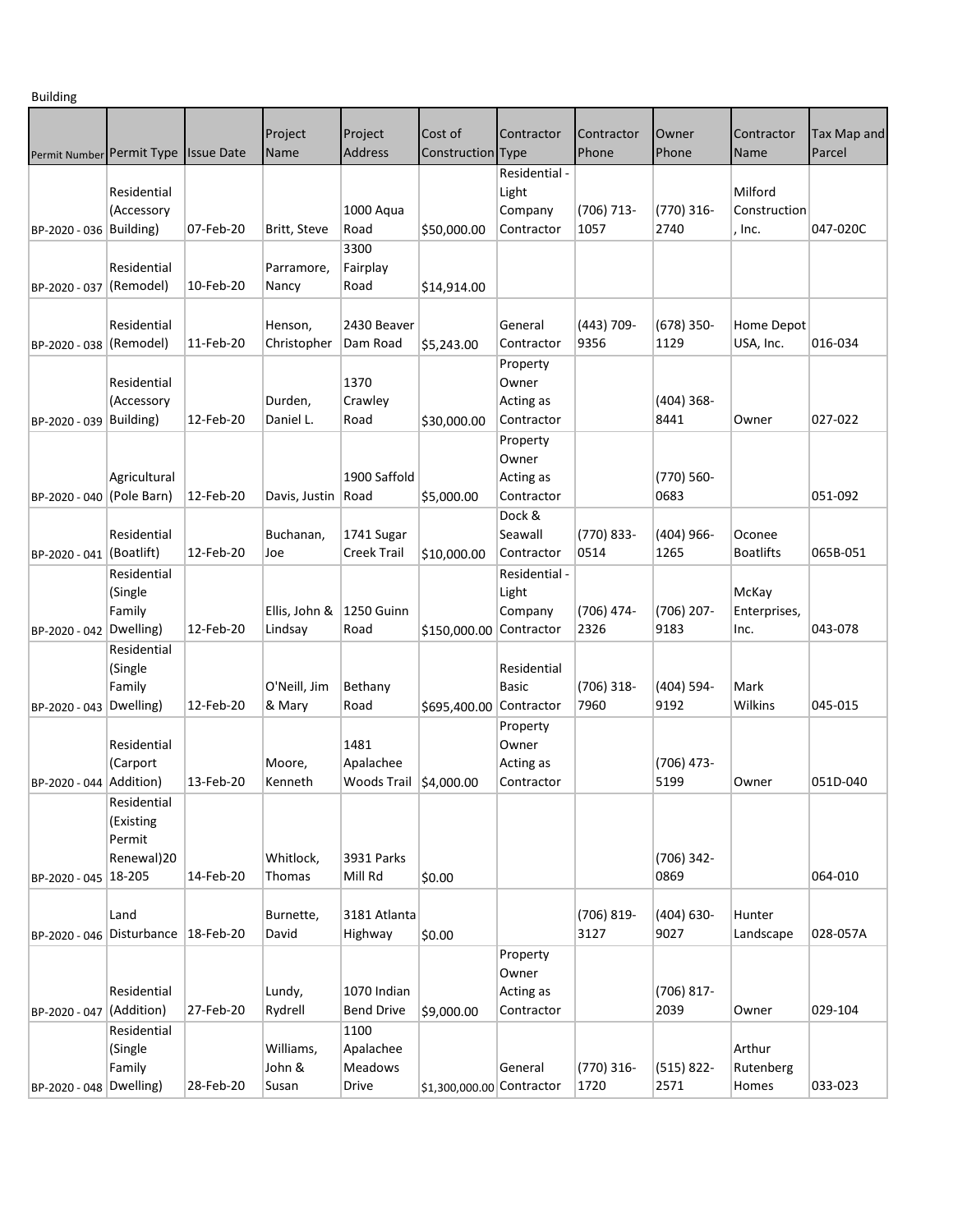|                           |                     |           |                           | 1100             |                         |                    |              |                      |                       |           |
|---------------------------|---------------------|-----------|---------------------------|------------------|-------------------------|--------------------|--------------|----------------------|-----------------------|-----------|
|                           |                     |           | Williams,                 | Apalachee        |                         |                    |              |                      | Arthur                |           |
|                           | Land                |           | John &                    | <b>Meadows</b>   |                         |                    | (770) 316-   | $(515) 822 -$        | Rutenberg             |           |
| BP-2020 - 049 Disturbance |                     | 28-Feb-20 | Susan                     | Drive            | \$0.00                  |                    | 1720         | 2571                 | Homes                 | 033-023   |
|                           | Residential         |           |                           |                  |                         |                    |              |                      |                       |           |
|                           | (Single             |           |                           |                  |                         | Residential        |              |                      |                       |           |
|                           | Family              |           |                           | 1401 Morris      |                         | <b>Basic</b>       | (706) 474-   | $(706)$ 474-         | Smart                 |           |
| BP-2020 - 050 Dwelling)   |                     | 28-Feb-20 | RBC Homes                 | Road             | \$200,000.00 Contractor |                    | 2291         | 2291                 | Properties            | 035-092G  |
|                           |                     |           |                           |                  |                         | Property           |              |                      |                       |           |
|                           | Residential         |           | Benkoski,                 | 1021             |                         | Owner              |              |                      |                       |           |
|                           | (Accessory          |           | Stanley                   | Perryman         |                         | Acting as          |              | (706) 818-           |                       |           |
| BP-2020 - 051 Building)   |                     | 28-Feb-20 | <b>Bryant</b>             | Street           | \$500.00                | Contractor         |              | 1202                 | Owner                 | 052A-033A |
|                           |                     |           |                           |                  |                         | Property           |              |                      |                       |           |
|                           |                     |           |                           | 1240             |                         | Owner              |              |                      |                       |           |
|                           | Residential         |           |                           | Pennington       |                         | Acting as          |              | $(706)$ 319-         |                       |           |
| BP-2020 - 052 (Addition)  |                     | 28-Feb-20 | Duan, Hallie              | Road             | \$15,000.00             | Contractor         |              | 1486                 |                       | 036-023D  |
|                           |                     |           |                           |                  |                         | Property           |              |                      |                       |           |
|                           |                     |           |                           |                  |                         | Owner              |              |                      |                       |           |
|                           | Commercial          |           |                           | 1100 Reids       |                         | Acting as          |              | $(706) 818 -$        |                       |           |
| BP-2020 - 053 (Remodel)   |                     | 28-Feb-20 | Kaur, Manjit   Ferry Road |                  | \$100,000.00 Contractor |                    |              | 0422                 |                       | 058-065   |
|                           | Residential         |           |                           |                  |                         | Residential -      |              |                      | Iron Horse            |           |
|                           | (Single             |           | Windsor                   | 1121             |                         | Light              |              |                      | Developmen            |           |
|                           | Family              |           | Creek-Lot                 | Windsor          |                         | Commercial         | (770) 318-   | $(770)$ 318-         | ts, LLC- Brian        |           |
| BP-2020 - 054 Dwelling)   |                     | 03-Mar-20 | 11                        | Creek Drive      | \$260,000.00 Contractor |                    | 6901         | 6901                 | Capps                 | 043-021K  |
|                           | Residential         |           |                           |                  |                         |                    |              |                      | <b>R&amp;D</b>        |           |
|                           | (Single             |           |                           | Davis            |                         | Residential        |              |                      | Properties-           |           |
|                           | Family              |           | Dove Hollow Academy       |                  |                         | <b>Basic</b>       | $(678)$ 251- | $(678)$ 251-         | Robert                |           |
| BP-2020 - 055 Dwelling)   |                     | 03-Mar-20 | Farms-Lot 6   Road        |                  | \$230,000.00 Contractor |                    | 8029         | 8029                 | Harrington            | 021-021F  |
|                           | Residential         |           | Cottages of               |                  |                         |                    |              |                      | <b>R&amp;D</b>        |           |
|                           | (Single             |           | Davis                     | Davis            |                         | Residential        |              |                      | Properties-           |           |
|                           | Family              |           | Academy-                  | Academy          |                         | <b>Basic</b>       | $(678)$ 251- | $(678)$ 251-         | Robert                |           |
| BP-2020 - 056             | Dwelling)           | 03-Mar-20 | Lot 6                     | Road             | \$230,000.00 Contractor |                    | 8029         | 8029                 | Harrington            | 021-017K  |
|                           | Residential         |           |                           |                  |                         | Property           |              |                      |                       |           |
|                           | (Single             |           |                           |                  |                         | Owner              |              |                      |                       |           |
|                           | Family<br>Dwelling) |           | Clay, Scott               | Godfrey          |                         | Acting as          |              | $(678)$ 488-<br>0283 |                       | 048-011L  |
| BP-2020 - 057             |                     | 03-Mar-20 |                           | Road             | \$265,000.00            | Contractor         |              |                      |                       |           |
|                           |                     |           |                           | 3380             |                         | Property           |              |                      |                       |           |
|                           | Residential         |           |                           |                  |                         | Owner<br>Acting as |              | $(706)$ 319-         |                       |           |
| BP-2020 - 058 (Remodel)   |                     | 04-Mar-20 | Kennedy,<br>Lee           | Fairplay<br>Road | \$3,000.00              | Contractor         |              | 6754                 |                       | 009-014B  |
|                           | Residential         |           |                           |                  |                         | Property           |              |                      |                       |           |
|                           | (Single             |           |                           | 1110             |                         | Owner              |              |                      |                       |           |
|                           | Family              |           | Beck,                     | Graham           |                         | Acting as          |              | $(404) 861 -$        |                       |           |
| BP-2020 - 059 Dwelling)   |                     | 04-Mar-20 | George                    | Drive            | \$365,000.00 Contractor |                    |              | 9653                 |                       | 028-003N  |
|                           |                     |           |                           |                  |                         | Residential        |              |                      |                       |           |
|                           | Residential         |           | Hanes,                    | 1571 Atlanta     |                         | Basic              | (706) 474-   | (706) 474-           |                       |           |
| BP-2020 - 060 (Addition)  |                     | 05-Mar-20 | Clifton                   | Highway          | \$11,000.00             | Contractor         | 2844         | 2857                 | Steve Collier 037-112 |           |
|                           |                     |           |                           |                  |                         | Property           |              |                      |                       |           |
|                           | Residential         |           |                           | 2820 Davis       |                         | Owner              |              |                      |                       |           |
|                           | (Accessory          |           | Lupton,                   | Academy          |                         | Acting as          |              | (770) 584-           |                       |           |
| BP-2020 - 061 Building)   |                     | 05-Mar-20 | Timothy                   | Road             | \$2,700.00              | Contractor         |              | 2304                 |                       | 020-102   |
|                           | Residential         |           | Barefield,                | 1120 Fisher      |                         |                    | (706) 342-   | $(912) 856 -$        |                       |           |
| BP-2020 - 062 (Dock)      |                     | 05-Mar-20 | Marlon                    | Way              | \$6,250.00              |                    | 4343         | 2610                 | Chris Janes           | 066A-001  |
|                           |                     |           |                           |                  |                         |                    |              |                      |                       |           |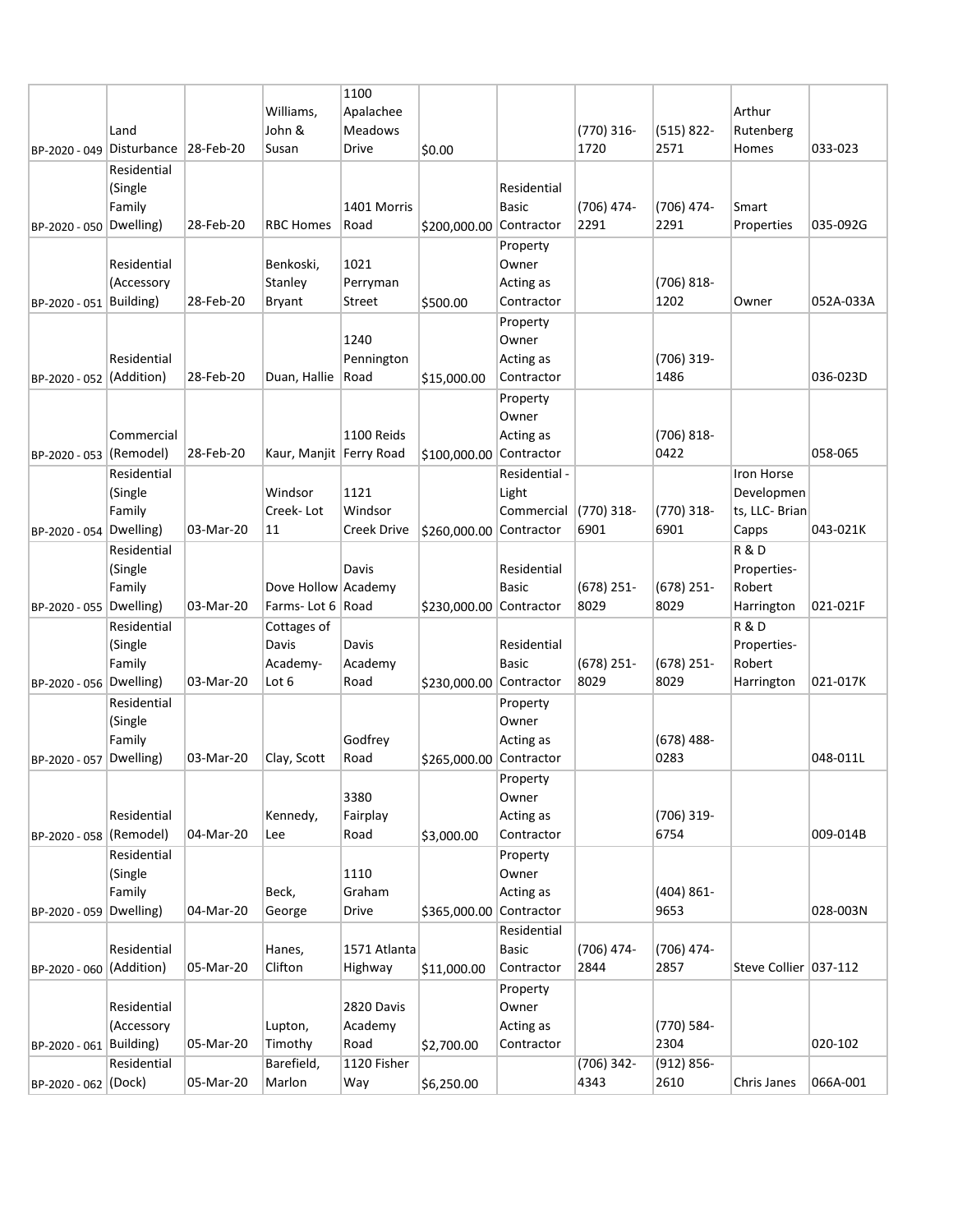|                           |                                      |           |                           |                        |                         | Property      |               |               |                       |          |
|---------------------------|--------------------------------------|-----------|---------------------------|------------------------|-------------------------|---------------|---------------|---------------|-----------------------|----------|
|                           |                                      |           |                           |                        |                         | Owner         |               |               |                       |          |
|                           | Agricultural                         |           | Higdon, Neal              |                        |                         | Acting as     |               | (706) 474-    |                       |          |
| BP-2020 - 063 (Pole Barn) |                                      | 06-Mar-20 | & Tina                    | Spears Road \$5,000.00 |                         | Contractor    |               | 8274          |                       | 030-045  |
|                           | Residential                          |           |                           |                        |                         |               |               |               |                       |          |
|                           | (Existing                            |           |                           |                        |                         | Property      |               |               |                       |          |
|                           | Permit                               |           |                           | 1161                   |                         | Owner         |               |               |                       |          |
|                           | Renewal)(20                          |           | Wallace,                  | Waterstone             |                         | Acting as     |               | $(404)$ 309-  |                       |          |
| BP-2020 - 064 17-262)     |                                      | 06-Mar-20 | Charlie                   | Drive                  | \$175,000.00 Contractor |               |               | 7528          |                       | 051H-023 |
|                           |                                      |           |                           |                        |                         | Property      |               |               |                       |          |
|                           | Agricultural                         |           |                           |                        |                         | Owner         |               |               |                       |          |
|                           | (Livestock                           |           |                           | 2961 Doster            |                         | Acting as     |               | $(678)$ 776-  |                       |          |
| BP-2020 - 065 Barn)       |                                      | 10-Mar-20 | Morris, Jeb               | Road                   | \$35,000.00             | Contractor    |               | 0363          |                       | 018-019C |
|                           |                                      |           |                           |                        |                         | Property      |               |               |                       |          |
|                           |                                      |           |                           |                        |                         | Owner         |               |               |                       |          |
|                           | Agricultural                         |           |                           | 2961 Doster            |                         | Acting as     |               | (678) 776-    |                       |          |
| BP-2020 - 066 (Pole Barn) |                                      | 10-Mar-20 | Morris, Jeb               | Road                   | \$15,000.00             | Contractor    |               | 0363          |                       | 018-019C |
|                           |                                      |           |                           |                        |                         | Residential - |               |               |                       |          |
|                           | Residential                          |           |                           | 2240                   |                         | Light         |               |               |                       |          |
|                           | (Addition &                          |           | Pennington,               | Monticello             |                         | Commercial    | (706) 318-    |               | Mark                  |          |
| BP-2020 - 067 Remodel)    |                                      | 11-Mar-20 | Dan                       | Hwy                    | \$100,000.00 Contractor |               | 7960          |               | Wilkins               | 038-031A |
|                           | Residential                          |           |                           |                        |                         |               |               |               |                       |          |
|                           | (Accessory                           |           |                           | 2011 Cedar             |                         | General       | (770) 861-    | $(770)$ 316-  | Michael               |          |
| BP-2020 - 068 Building)   |                                      | 13-Mar-20 | Tullos, Rick              | Grove Road             | \$27,000.00             | Contractor    | 8656          | 6112          | Shadburn              | 060-054  |
|                           |                                      |           |                           |                        |                         |               |               |               |                       |          |
|                           |                                      |           |                           | 1440                   |                         | Residential   |               |               | Patat                 |          |
|                           | Land                                 |           | Darnell, Jeff   Apalachee |                        |                         | <b>Basic</b>  | (770) 846-    | (678) 544-    | <b>Building &amp;</b> |          |
| BP-2020 - 069 Disturbance |                                      | 16-Mar-20 | & Amy                     | Woods Trail \$0.00     |                         | Contractor    | 8360          | 9741          | Remodeling            | 051D-016 |
|                           | Residential                          |           |                           |                        |                         |               |               |               |                       |          |
|                           | (Single                              |           |                           | 1440                   |                         | Residential   |               |               | Patat                 |          |
|                           | Family                               |           | Darnell, Jeff             | Apalachee              |                         | <b>Basic</b>  | (770) 846-    | $(678) 549 -$ | Building &            |          |
| BP-2020 - 070             | Dwelling)                            | 16-Mar-20 | & Amy                     | Woods Trail            | \$400,000.00 Contractor |               | 8360          | 9741          | Remodeling            | 051D-016 |
|                           |                                      |           |                           | 1030                   |                         | Dock &        |               |               |                       |          |
|                           | Residential                          |           |                           | Apalachee              |                         | Seawall       | $(706) 816 -$ | (706) 342-    | Vinyl Deck &          |          |
| BP-2020 - 071 (Dock)      |                                      | 17-Mar-20 | Wake, Rick                | Woods Trail            | \$16,000.00             | Contractor    | 9570          | 1291          | Dock                  | 051C-019 |
|                           | Residential                          |           |                           |                        |                         | Property      |               |               |                       |          |
|                           | (Single                              |           | Hilsman,                  |                        |                         | Owner         |               |               |                       |          |
|                           | Family                               |           | Shawn &                   | Monticello             |                         | Acting as     |               | (706) 818-    |                       |          |
| BP-2020 - 072             | Dwelling)                            | 17-Mar-20 | Elizabeth                 | Highway                | \$375,000.00 Contractor |               |               | 3872          |                       | 038-0331 |
|                           | Residential                          |           |                           |                        |                         | Property      |               |               |                       |          |
|                           | (Single                              |           | Christian,                |                        |                         | Owner         |               |               |                       |          |
|                           | Family                               |           | Benjamin                  | Enterprise             |                         | Acting as     |               | $(706) 818 -$ |                       |          |
| BP-2020 - 074 Dwelling)   |                                      | 20-Mar-20 | Todd                      | Road                   | \$350,000.00 Contractor |               |               | 2101          | Owner                 | 053-025C |
|                           |                                      |           |                           |                        |                         | Property      |               |               |                       |          |
|                           |                                      |           | Christian,                |                        |                         | Owner         |               |               |                       |          |
|                           | Agricultural                         |           | Benjamin                  | Enterprise             |                         | Acting as     |               | $(706) 818 -$ |                       |          |
|                           | BP-2020 - 075 (Horse Barn) 20-Mar-20 |           | Todd                      | Road                   | \$50,000.00             | Contractor    |               | 2101          |                       | 053-025C |
|                           |                                      |           |                           |                        |                         | Property      |               |               |                       |          |
|                           | Residential                          |           | Freeman,                  | 1410                   |                         | Owner         |               |               |                       |          |
|                           | (Deck                                |           | Samuel &                  | Cochran                |                         | Acting as     |               | (706) 318-    |                       |          |
| BP-2020 - 076 Addition)   |                                      | 23-Mar-20 | Sharon                    | Road                   | \$0.00                  | Contractor    |               | 3409          |                       | 061-045D |
|                           | Agricultural                         |           |                           | 2681 Parks             |                         |               |               | $(678) 758 -$ |                       |          |
| BP-2020 - 077 (Other)     |                                      | 24-Mar-20 | Staples, Dan Mill Road    |                        | \$5,800.00              |               |               | 2336          | Owner                 | 058-045D |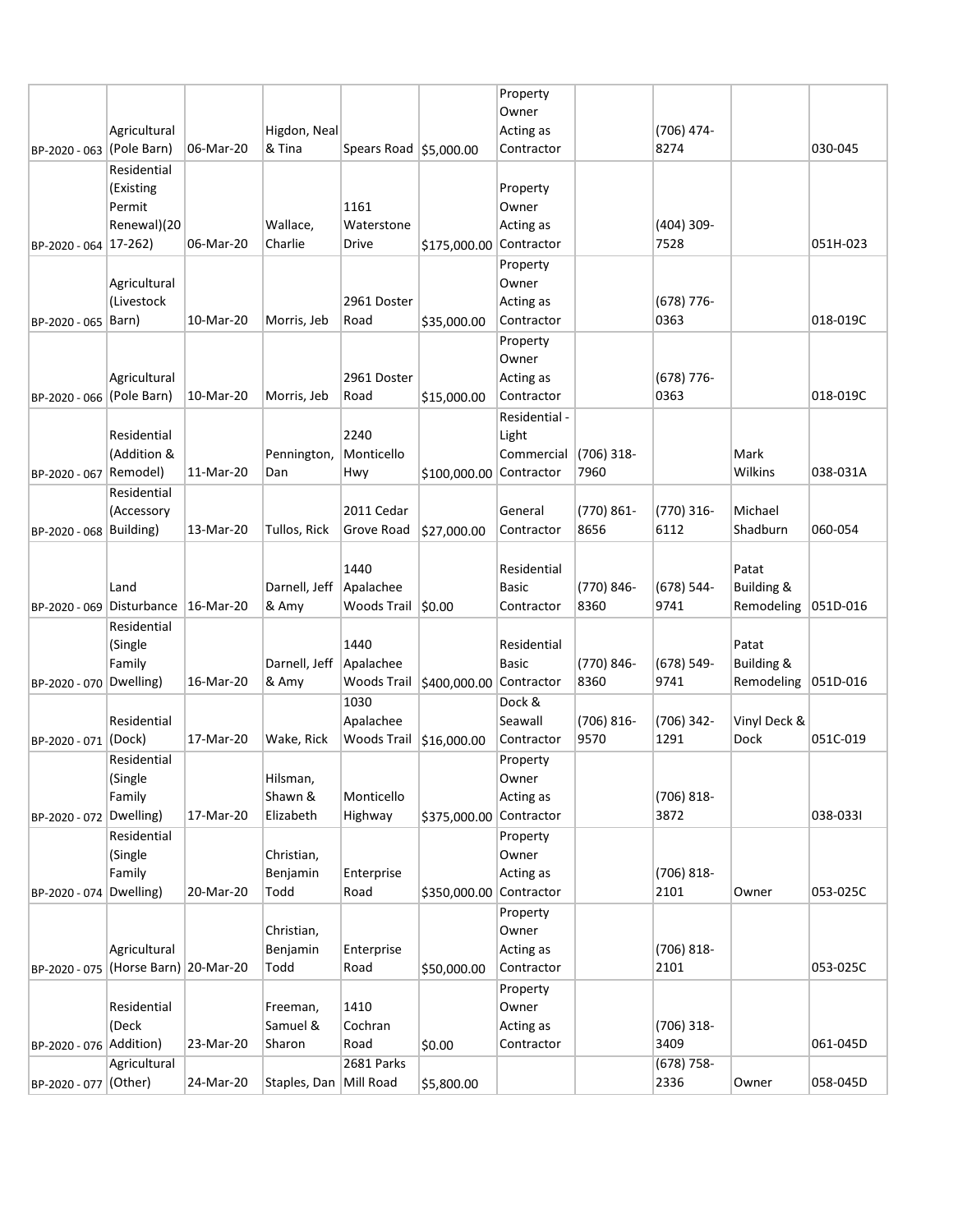|                          | Residential                         |           |                    |                          |                                    | Property    |               |               |                  |           |
|--------------------------|-------------------------------------|-----------|--------------------|--------------------------|------------------------------------|-------------|---------------|---------------|------------------|-----------|
|                          | (Single                             |           |                    | Davis                    |                                    | Owner       |               |               |                  |           |
|                          | Family                              |           | Atkinson,          | Academy                  |                                    | Acting as   |               | (478) 357-    |                  |           |
| BP-2020 - 078            | Dwelling)                           | 23-Mar-20 | Danny              | Road                     | \$250,000.00 Contractor            |             |               | 7014          |                  | 029-022   |
|                          | Residential                         |           |                    |                          |                                    | Property    |               |               |                  |           |
|                          |                                     |           |                    |                          |                                    |             |               |               |                  |           |
|                          | (Single                             |           |                    |                          |                                    | Owner       |               |               |                  |           |
|                          | Family                              |           | Maughon,           | Chilton                  |                                    | Acting as   |               | $(404)$ 427-  |                  |           |
| BP-2020 - 079 Dwelling)  |                                     | 26-Mar-20 | Joe & Robin        |                          | Woods Road \$150,000.00 Contractor |             |               | 3452          | Owner            | 013-176   |
|                          |                                     |           |                    |                          |                                    | Dock &      |               |               |                  |           |
|                          | Residential                         |           |                    | 1961 Sugar               |                                    | Seawall     | (770) 833-    | $(770)$ 361-  | Oconee           |           |
| BP-2020 - 080 (Boatlift) |                                     | 27-Mar-20 | Clift, Nancy       | <b>Creek Trail</b>       | \$10,000.00                        | Contractor  | 0514          | 0600          | <b>Boatlifts</b> | 065A-014  |
|                          |                                     |           |                    |                          |                                    | Dock &      |               |               |                  |           |
|                          | Residential                         |           | Hoeprich,          | 1121 White               |                                    | Seawall     | (770) 833-    | (762) 220-    | Oconee           |           |
| BP-2020 - 081 (Boatlift) |                                     | 27-Mar-20 | Kurt               | Oak Way                  | \$17,000.00                        | Contractor  | 0514          | 1151          | <b>Boatlifts</b> | 066C-008  |
|                          |                                     |           |                    | 1010                     |                                    | Dock &      |               |               |                  |           |
|                          | Residential                         |           | Pulliam,           | Carpenter                |                                    | Seawall     | (770) 833-    | $(678) 697 -$ | Oconee           |           |
| BP-2020 - 082 (Dock)     |                                     | 27-Mar-20 | Larry              | Lane                     | \$12,000.00                        | Contractor  | 0514          | 9762          | <b>Boatlifts</b> | 065B-045  |
|                          | Residential                         |           |                    |                          |                                    | Property    |               |               |                  |           |
|                          | (Single                             |           |                    | 1620                     |                                    | Owner       |               |               |                  |           |
|                          | Family                              |           | Cooke,             | Riverwalk                |                                    | Acting as   |               | (770) 733-    |                  |           |
|                          | Dwelling)                           | 27-Mar-20 | Jason              | Road                     | \$375,000.00 Contractor            |             |               | 7706          |                  | 001-093   |
| BP-2020 - 083            |                                     |           |                    |                          |                                    |             |               |               |                  |           |
|                          | Manufactur                          |           |                    |                          |                                    |             |               |               | Kyle Baron/      |           |
|                          | ed Home                             |           | Williams-          |                          |                                    | Manufactur  |               |               | Clayton          |           |
|                          | (Multi                              |           | Sauerbier,         | 1390 Atlanta             |                                    | ed Home     |               | (770) 601-    | Homes of         |           |
| BP-2020 - 084 Section)   |                                     | 27-Mar-20 | <b>Barbara</b>     | Highway                  | \$124,154.00 Setup                 |             |               | 0772          | Georgia          | 028-098   |
|                          | Residential                         |           |                    | 3821                     |                                    | Residential |               |               |                  |           |
|                          | (Accessory                          |           | Brownwood          | Brownwood                |                                    | Basic       | $(678)$ 251-  | $(678)$ 251-  | Robert           |           |
| BP-2020 - 085            | Building)                           | 30-Mar-20 | Estates Lot 9 Road |                          | \$30,000.00                        | Contractor  | 8029          | 8029          | Harrington       | 030-0041  |
|                          |                                     |           |                    |                          |                                    |             |               |               |                  |           |
|                          | Residential                         |           |                    |                          |                                    |             |               |               |                  |           |
|                          | (Single                             |           | Millwood,          |                          |                                    |             |               |               |                  |           |
|                          | Family                              |           | LLC aka Paul       |                          |                                    |             |               | (478) 697-    |                  |           |
| BP-2020 - 086            | Dwelling)                           | 31-Mar-20 | Brown              | Sabrina Lane \$65,000.00 |                                    |             |               | 9584          | Owner            | 026-072   |
|                          |                                     |           |                    |                          |                                    | Property    |               |               |                  |           |
|                          | Residential                         |           |                    |                          |                                    | Owner       |               |               |                  |           |
|                          |                                     |           | Maughon,           |                          |                                    |             |               |               |                  |           |
|                          | (Accessory                          |           | Cody &             | 1281 Chilton             |                                    | Acting as   |               | $(770)$ 316-  |                  | 013-176A  |
| BP-2020 - 087            | <b>Building</b> )                   | 01-Apr-20 | Meagan             | Woods Road \$10,000.00   |                                    | Contractor  |               | 7524          |                  |           |
|                          | Agricultural                        |           |                    |                          |                                    |             |               |               | Athens           |           |
|                          | (Implement                          |           |                    | 2461 High                |                                    | Specialty   | $(678) 898 -$ | (706) 318-    | Georgia          |           |
| BP-2020 - 088 Shed)      |                                     | 01-Apr-20 | Bui, Thien         | Shoals Road 55,245.00    |                                    | Contractor  | 3707          | 3302          | Trailer          | 001-035   |
|                          | Residential                         |           |                    |                          |                                    | Property    |               |               |                  |           |
|                          | (Single                             |           | Maughon,           |                          |                                    | Owner       |               |               |                  |           |
|                          | Family                              |           | Cody &             | 1281 Chilton             |                                    | Acting as   |               | (770) 316-    |                  |           |
| BP-2020 - 089            | Dwelling)                           | 02-Apr-20 | Meagan             |                          | Woods Road \$200,000.00 Contractor |             |               | 7524          |                  | 013-176   |
|                          | Residential                         |           |                    |                          |                                    |             |               |               |                  |           |
|                          | (Single                             |           |                    | 415 W                    |                                    | Residential |               |               |                  |           |
|                          | Family                              |           |                    | Atlanta                  |                                    | Basic       | (770) 876-    | $(404)$ 210-  | John Mitch       |           |
| BP-2020 - 090 Dwelling)  |                                     | 02-Apr-20 | Reid, Malik        | Highway                  | \$150,000.00 Contractor            |             | 0599          | 4436          | Lindsey          | 012-049AZ |
|                          |                                     |           |                    | 2081                     |                                    |             |               |               |                  |           |
|                          | Land                                |           | Dennis,            | Mallard                  |                                    |             | (770) 642-    | $(706)$ 473-  | US               |           |
|                          | BP-2020 - 091 Disturbance 02-Apr-20 |           | Geoffrey           | Ridge Road               | \$0.00                             |             | 8028          | 4208          | Properties       | 016A-045  |
|                          |                                     |           |                    |                          |                                    | Property    |               |               |                  |           |
|                          |                                     |           | Hudson,            | 1000                     |                                    | Owner       |               |               |                  |           |
|                          | Residential                         |           | Peter &            | Wildflower               |                                    | Acting as   |               |               |                  |           |
| BP-2020 - 092 (Addition) |                                     | 06-Apr-20 | Mary               | Way                      | \$6,000.00                         | Contractor  |               |               | Owner            | 028A-038  |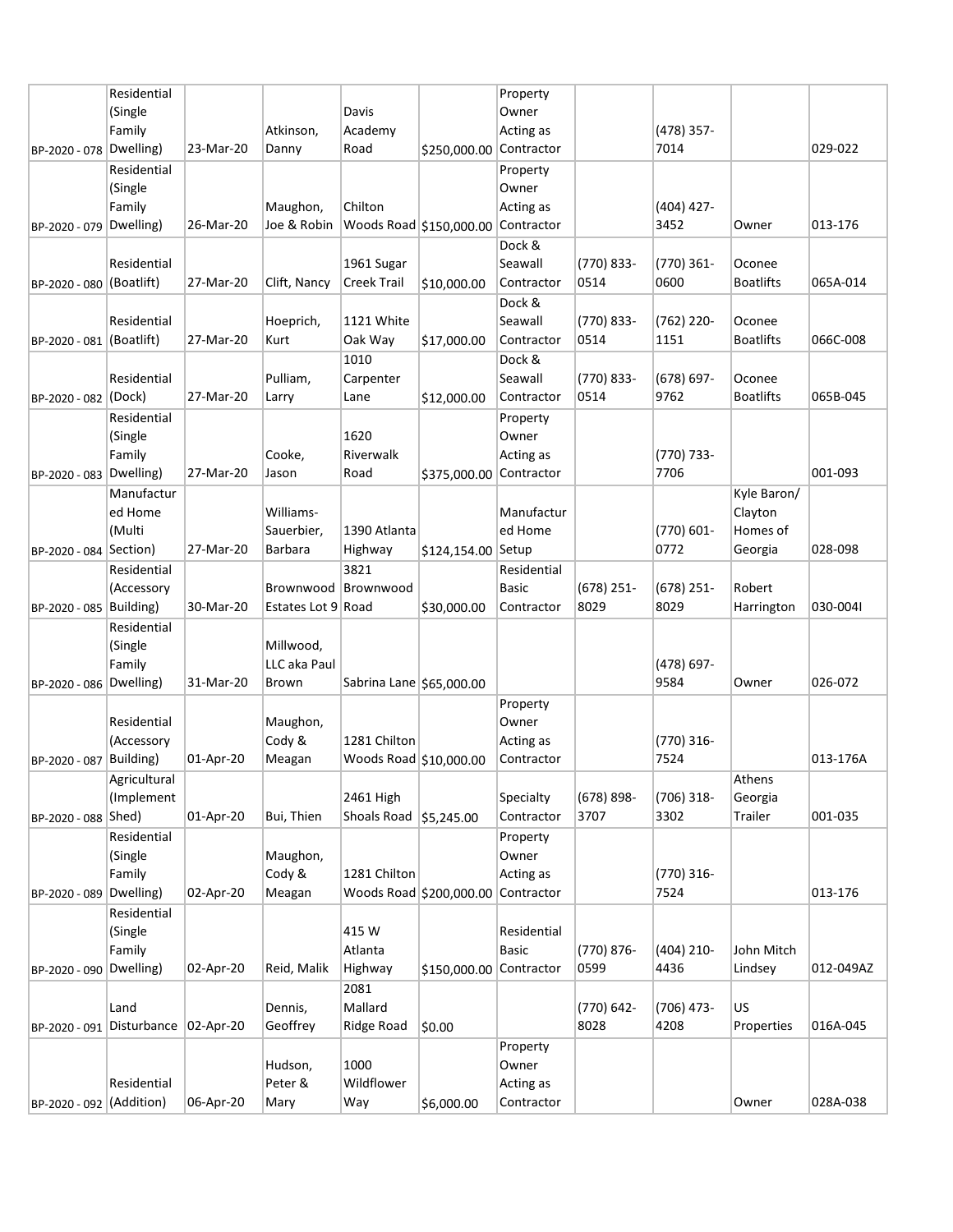|               |                        |           |             | 1011                    |                         | Residential |              |               |                |          |
|---------------|------------------------|-----------|-------------|-------------------------|-------------------------|-------------|--------------|---------------|----------------|----------|
|               | Agricultural           |           | Kanati Land | McHenry                 |                         | Basic       | $(706)$ 318- |               | Mark           |          |
| BP-2020 - 093 | (Horse Barn) 06-Apr-20 |           | Company     | Crossing                | \$364,000.00 Contractor |             | 7960         |               | Wilkins        | 027-024A |
|               | Residential            |           |             |                         |                         |             |              |               | Iron Horse     |          |
|               | (Single                |           |             |                         |                         | Residential |              |               | Developmen     |          |
|               | Family                 |           | Sweat,      | Fairplay                |                         | Basic       | $(770)$ 318- | $(770) 869 -$ | ts, LLC- Brian |          |
| BP-2020 - 094 | Dwelling)              | 06-Apr-20 | Dustin      | Road                    | \$360,560.00            | Contractor  | 6901         | 5605          | Capps          | 009-019E |
|               |                        |           |             |                         |                         | Property    |              |               |                |          |
|               |                        |           | Maughon,    |                         |                         | Owner       |              |               |                |          |
|               | Residential            |           | Cody &      | 1281 Chilton            |                         | Acting as   |              | $(770)$ 316-  |                |          |
| BP-2020 - 095 | (Carport)              | 06-Apr-20 | Meagan      | Woods Road $ $5,000.00$ |                         | Contractor  |              | 7524          |                | 013-176  |
|               | Agricultural           |           | Tolliver,   |                         |                         |             |              |               |                |          |
|               | (Implement)            |           | John/       | Godfrey                 |                         |             |              |               |                |          |
| BP-2020 - 096 | Shed)                  | 08-Apr-20 | Mansour     | Road                    | \$1,835.00              |             |              |               |                | 056-010B |

## Driveway

|                           | Driveway |                   | Project           | Project            | Contractor        | Contractor    | Owner         |
|---------------------------|----------|-------------------|-------------------|--------------------|-------------------|---------------|---------------|
| Permit Number             | Type     | <b>Issue Date</b> | Name              | <b>Address</b>     | Name              | Phone         | Phone         |
|                           |          |                   |                   | Lot 8              |                   |               |               |
|                           |          |                   |                   | Godfrey            |                   |               | $(678)$ 488-  |
| DP-2020 - 005 Residential |          | 14-Feb-20         | Clay, Scott       | Road               | Owner             |               | 0283          |
|                           |          |                   |                   | Godfrey            |                   | $(706) 818 -$ | (706) 818-    |
| DP-2020 - 006 Residential |          | 14-Feb-20         | Vaughn, Eric Road |                    | Vaughn, Eric 2038 |               | 2038          |
|                           |          |                   |                   | 1100               |                   |               |               |
|                           |          |                   |                   |                    |                   |               |               |
|                           |          |                   | Williams,         | Apalachee          | Arthur            |               |               |
|                           |          |                   | John &            | <b>Meadows</b>     | Rutenberg         | $(770)$ 316-  | $(515) 822 -$ |
| DP-2020 - 007 Residential |          | 28-Feb-20         | Susan             | <b>Drive</b>       | Homes             | 1720          | 2571          |
|                           |          |                   | Christian,        | Enterprise         |                   |               |               |
|                           |          |                   | Benjamin          | Road (053-         |                   |               | $(706) 818 -$ |
| DP-2020 - 008 Residential |          | 03-Mar-20         | Todd              | 025C)              |                   |               | 2101          |
|                           |          |                   |                   | 1110               |                   |               |               |
|                           |          |                   | Beck,             | Graham             |                   |               | $(404) 861 -$ |
| DP-2020 - 009 Residential |          | 04-Mar-20         | George            | Drive              | Owner             |               | 9653          |
|                           |          |                   |                   |                    |                   |               |               |
|                           |          |                   |                   |                    |                   |               |               |
|                           |          |                   |                   | 1440               | Patat             |               |               |
|                           |          |                   | Darnell, Jeff     | Apalachee          | Building &        | (770) 846-    |               |
| DP-2020 - 010 Residential |          | 16-Mar-20         | & Amy             | Woods Trail        | Remodeling        | 8360          |               |
|                           |          |                   | Maughon,          |                    |                   |               |               |
|                           |          |                   | Cody &            | Chilton            |                   |               | (770) 316-    |
| DP-2020 - 011 Residential |          | 18-Mar-20         | Meagan            | Woods Road         |                   |               | 7524          |
|                           |          |                   |                   | Davis              |                   |               |               |
|                           |          |                   | Lupton,           | Academy            |                   |               | $(470) 633 -$ |
| DP-2020 - 012 Residential |          | 01-Apr-20         | Dayton            | Road               |                   |               | 0417          |
|                           |          |                   | Klepal,           |                    |                   |               |               |
|                           |          |                   |                   | Chilton            |                   |               |               |
|                           |          |                   | Taylor &          |                    |                   |               | $(678)$ 231-  |
| DP-2020 - 013 Residential |          | 02-Apr-20         | Brittany          | Woods Road         |                   |               | 0903          |
|                           |          |                   |                   | <b>Clarks Fork</b> |                   |               |               |
|                           |          |                   | Ninnemann,        | Road (061-         |                   |               | (443) 493-    |
| DP-2020 - 014 Residential |          | 06-Apr-20         | Andrew            | 047D)              |                   |               | 0372          |
|                           |          |                   |                   | Fairplay           |                   |               |               |
|                           |          |                   | Sweat,            | Road (009-         |                   |               | (770) 869-    |
| DP-2020 - 015 Residential |          | 06-Apr-20         | Dustin            | 019E)              | Owner             |               | 5605          |
|                           |          |                   |                   |                    |                   |               |               |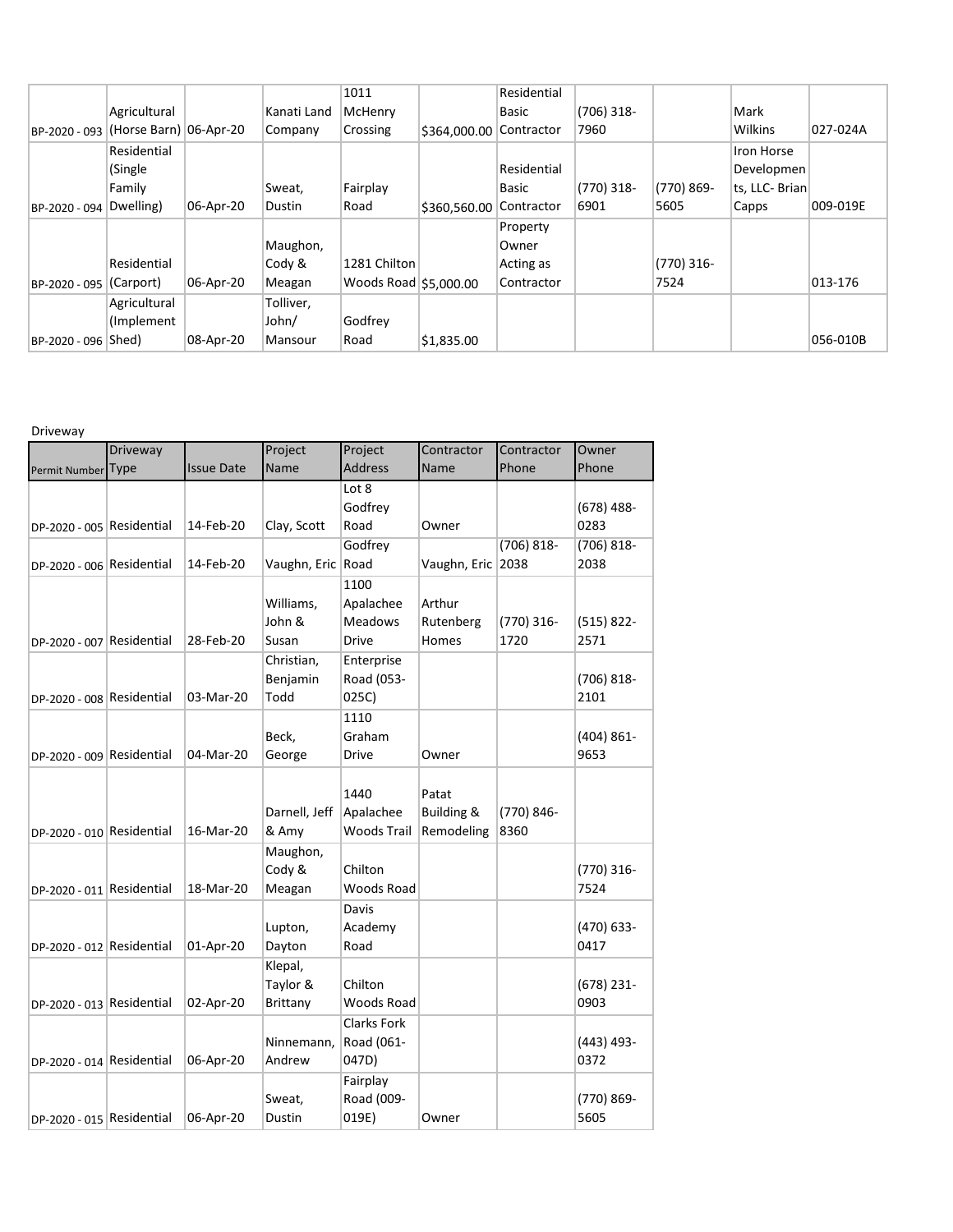| Electrical                   |                            |                   |                         |                      |                                 |            |          |
|------------------------------|----------------------------|-------------------|-------------------------|----------------------|---------------------------------|------------|----------|
|                              | Electrical                 |                   |                         |                      |                                 |            |          |
|                              | Construction               |                   | Project                 | Project              |                                 | Contractor | Owner    |
| Permit Number Type           |                            | <b>Issue Date</b> | Name                    | <b>Address</b>       | Contractor                      | Phone      | Phone    |
|                              |                            |                   |                         | 1580                 |                                 |            |          |
|                              | <b>New</b>                 |                   |                         | Godfrey              |                                 |            |          |
| EP-2020 - 034   Installation |                            | 07-Feb-20         | Smith, Scott            | Road                 | <b>Builder</b>                  |            |          |
|                              |                            |                   |                         |                      |                                 |            |          |
|                              |                            |                   | Charter                 |                      | Vinson-                         |            |          |
|                              | New                        |                   | Communicat   1161 Halls |                      | McDonald,                       | 770-925-   | 706-227- |
| EP-2020 - 035   Installation |                            | 11-Feb-20         | ions                    | Lane                 | Inc                             | 9851       | 7333     |
|                              |                            |                   |                         | 3380                 |                                 |            |          |
|                              | Temporary                  |                   | Kennedy,                | Fairplay             | Lightning                       |            |          |
| EP-2020 - 036 Service        |                            | 12-Feb-20         | Lee T                   | Road                 | Construction                    |            |          |
|                              |                            |                   |                         | 2883                 |                                 |            |          |
|                              | New                        |                   | Lingerfelt,             | Bethany              | Chris                           | 706-207-   | 404-803- |
| EP-2020 - 037   Installation |                            | 17-Feb-20         | Kent                    | Road                 | Holbert                         | 3262       | 0527     |
|                              |                            |                   |                         |                      |                                 |            |          |
|                              |                            |                   | Carnes,                 | 5151 Seven           |                                 |            | 770-313- |
|                              |                            | 18-Feb-20         | Tristan                 | Islands Road         |                                 |            | 8126     |
| EP-2020 - 038 Rewire         |                            |                   |                         |                      |                                 |            |          |
|                              |                            |                   |                         |                      |                                 |            |          |
|                              |                            |                   |                         | 4100                 | Stover                          |            |          |
|                              | Temporary                  |                   |                         | Greensboro           | Electrical                      | 770-905-   |          |
|                              | EP-2020 - 039 Service Pole | 18-Feb-20         | Cantrell, Jim   Highway |                      | Services, Inc. 5081             |            |          |
|                              |                            |                   |                         |                      |                                 |            |          |
|                              |                            |                   |                         |                      | Stover                          |            |          |
|                              | New                        |                   | Shannon,                |                      | Electrical                      | 770-905-   |          |
| EP-2020 - 040 Installation   |                            | 18-Feb-20         | Robby                   |                      | Bonner Lane Services, Inc. 5081 |            |          |
|                              |                            |                   |                         |                      |                                 |            |          |
|                              |                            |                   |                         |                      | Stover                          |            |          |
|                              | New                        |                   |                         | Parks Mill           | Electrical                      | 770-905-   |          |
| EP-2020 - 041   Installation |                            | 18-Feb-20         | Pike, Daniel            | Road                 | Services, Inc. 5081             |            |          |
|                              |                            |                   |                         |                      |                                 |            |          |
|                              |                            |                   |                         |                      | Stover                          |            |          |
|                              | Service                    |                   | Helvick,                | 4781 Sandy           | Electrical                      | 770-905-   |          |
|                              |                            | 18-Feb-20         | Matthew                 | Creek Road           |                                 |            |          |
| EP-2020 - 042 Change         |                            |                   |                         |                      | Services, Inc. 5081             |            |          |
|                              |                            |                   |                         | 2300                 | Homeowner                       |            |          |
|                              | New                        |                   | Chandler,               | Hardeman             | acting as                       |            | 706-818- |
| EP-2020 - 043   Installation |                            | 24-Feb-20         | Jeff                    | Mill Road            | contractor                      |            | 8133     |
|                              | Meter                      |                   |                         |                      |                                 |            |          |
|                              | Reconnectio                |                   | Cooper,                 | 1790 Reese           |                                 |            | 706-474- |
| EP-2020 - 044 n              |                            | 24-Feb-20         | Geraldine               | Road                 | <b>Eddie Wyatt</b>              |            | 0876     |
|                              |                            |                   | Morgan                  |                      |                                 |            |          |
|                              |                            |                   | County                  | 150 E                |                                 |            |          |
|                              |                            |                   | Planning &              | Washington           | All- Phase                      | 478-452-   |          |
| EP-2020 - 045 Repair         |                            | 26-Feb-20         | Dev.                    | St.                  | Electric                        | 4118       |          |
|                              | Additional                 |                   |                         | 2030 Aqua            |                                 | 470-314-   |          |
| EP-2020 - 046 Circuits       |                            | 27-Feb-20         | Rzad                    | Road                 | Phil Ozburn                     | 4332       |          |
|                              |                            |                   | Morgan                  |                      | All-Phase                       |            |          |
|                              |                            |                   | County                  | 314 Hancock Electric |                                 | 478-452-   | 706-342- |
|                              |                            | 02-Mar-20         | Courthouse              | Street               | Company                         | 4118       | 0725     |
| EP-2020 - 047                |                            |                   |                         |                      |                                 |            |          |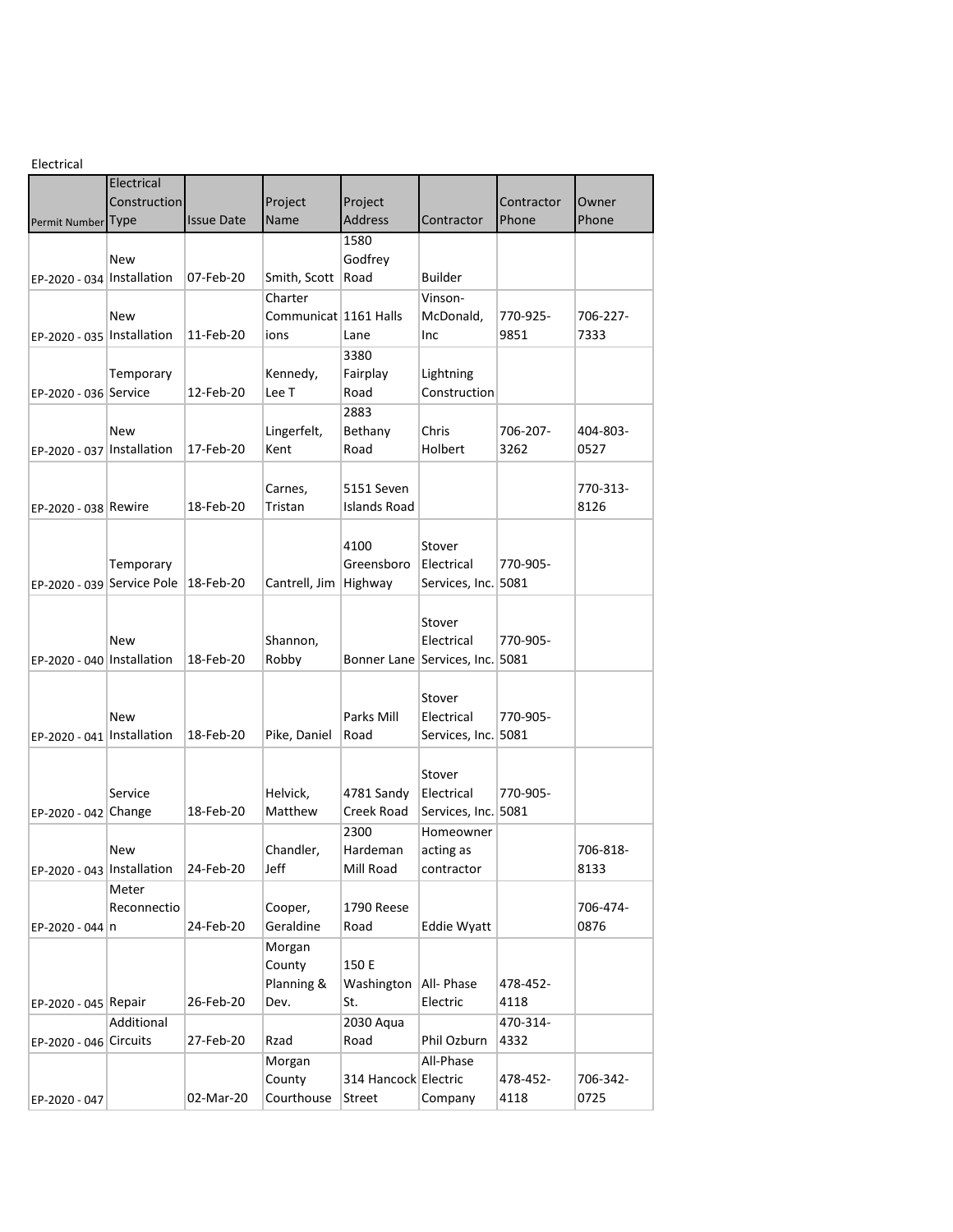|                              | <b>New</b>                             |           | Johansen,           | 2581 Price            | Larry                  |              | 706-343- |
|------------------------------|----------------------------------------|-----------|---------------------|-----------------------|------------------------|--------------|----------|
| EP-2020 - 048   Installation |                                        | 02-Mar-20 | Karen               | Mill Road             | Thweatt                |              | 0083     |
| EP-2020 - 049                |                                        |           | void                |                       |                        |              |          |
|                              |                                        |           |                     | 1030                  |                        |              |          |
|                              | New                                    |           |                     | Weaver                | Willco                 | 770-761-     |          |
| EP-2020 - 050 Installation   |                                        | 03-Mar-20 | Williams            | Jones Road            | Electric               | 8379         |          |
|                              |                                        |           | Morgan              |                       |                        |              |          |
|                              |                                        |           | County              |                       | All-Phase              |              |          |
|                              |                                        |           | Aquatic             | 1257 College Electric |                        | 478-452-     | 706-342- |
| EP-2020 - 051                |                                        | 03-Mar-20 | Center              | Drive                 | Company                | 4118         | 0725     |
|                              | Meter                                  |           |                     |                       |                        |              |          |
|                              | Reconnectio                            |           | Kilpatrick,         | 6580 Seven            | CDH Electric, 706-207- |              | 770-468- |
| EP-2020 - 052 n              |                                        | 03-Mar-20 | Vann                | Islands Road LLC      |                        | 3262         | 1103     |
|                              | <b>New</b>                             |           |                     | 1180 Heidi            | Shane                  | 678-316-     |          |
| EP-2020 - 053   Installation |                                        | 03-Mar-20 | Plante              | Trail                 | Karrigan               | 0668         |          |
|                              | Meter                                  |           |                     | 1190                  |                        |              |          |
|                              | Reconnectio                            |           | Edwards,            | Greensboro            |                        | $(706)474 -$ |          |
| EP-2020 - 054 n              |                                        | 05-Mar-20 | Emily               | Hwy                   | Eddie Wyatt            | 0876         |          |
|                              |                                        |           | Greater             |                       |                        |              |          |
|                              |                                        |           | Moses               | 1385                  | Powell                 |              |          |
|                              | Service                                |           | <b>Baptist</b>      | Kenncheefo            | Electric &             | 770-861-     | 770-969- |
| EP-2020 - 055 Change         |                                        | 05-Mar-20 | Church              | onee Road             | Lighting               | 7853         | 2122     |
|                              |                                        |           |                     | 5390                  |                        |              |          |
|                              | Service                                |           | Mohone,             | Eatonton              |                        | 706-474-     | 706-318- |
| EP-2020 - 056 Change         |                                        | 09-Mar-20 | Frank Jr.           | Highway               | Eddie Wyatt            | 0876         | 4853     |
|                              |                                        |           |                     | 2610                  |                        |              |          |
|                              | <b>New</b>                             |           |                     | Centennial            | Electrosmith 404-391-  |              | 770-325- |
| EP-2020 - 057 Installation   |                                        | 09-Mar-20 | Foy, David          | Road                  | , Inc.                 | 8855         | 8531     |
|                              |                                        |           |                     |                       |                        |              |          |
|                              |                                        |           |                     | Davis                 |                        |              |          |
|                              | <b>New</b>                             |           | Dove Hollow Academy |                       | Power Pro              | 706-818-     |          |
| EP-2020 - 058 Installation   |                                        | 11-Mar-20 | Farms-Lot 6   Road  |                       | Electric               | 5103         |          |
|                              | <b>New</b>                             |           | Head,               | 250 Hollis            |                        |              | 706-474- |
| EP-2020 - 059 Installation   |                                        | 13-Mar-20 | Samuel              | Street                | Owner                  |              | 2953     |
|                              |                                        |           |                     |                       | Joseph                 |              |          |
|                              |                                        |           | Mansour,            | Godfrey               | Rutledge-              |              |          |
|                              |                                        |           | Tim/                | Road (056-            | Complete               |              |          |
|                              | Permanent                              |           | Tolliver,           | 010B) near            | Wiring                 | 770-318-     |          |
| EP-2020 - 060 Service Pole   |                                        | 13-Mar-20 | John                | 2071                  | Solutions              | 7068         |          |
|                              |                                        |           |                     | 2240                  |                        |              |          |
|                              | New                                    |           | Dan                 | Monticello            | <b>Chris Peters</b>    | 706-         |          |
| EP-2020 - 061   Installation |                                        | 13-Mar-20 | Pennington          | Highway               | Electric               | 4673270      |          |
|                              | New                                    |           | Jefferies,          | 1280 Reids            |                        | 706-474-     |          |
| EP-2020 - 062   Installation |                                        | 13-Mar-20 | Tony                | Ferry Road            | <b>Eddie Wyatt</b>     | 0876         |          |
|                              |                                        |           |                     | 3371                  |                        |              |          |
|                              | New                                    |           |                     | Fairplay              | Thrower                | 770-554-     |          |
| EP-2020 - 063 Installation   |                                        | 17-Mar-20 | Dial, Allen         | Road                  | Electric, Inc.         | 0772         |          |
|                              |                                        |           |                     | 3371                  |                        |              |          |
|                              | New                                    |           |                     | Fairplay              | Thrower                | 770-554-     |          |
| EP-2020 - 064 Installation   |                                        | 17-Mar-20 | Dial, Allen         | Road                  | Electric, Inc.         | 0772         |          |
|                              |                                        |           |                     | 2530                  |                        |              |          |
|                              | Permanent                              |           | Parrish,            | Enterprise            |                        |              | 864-923- |
|                              | EP-2020 - 065 Service Pole   17-Mar-20 |           | Tommy               | Road                  |                        |              | 0220     |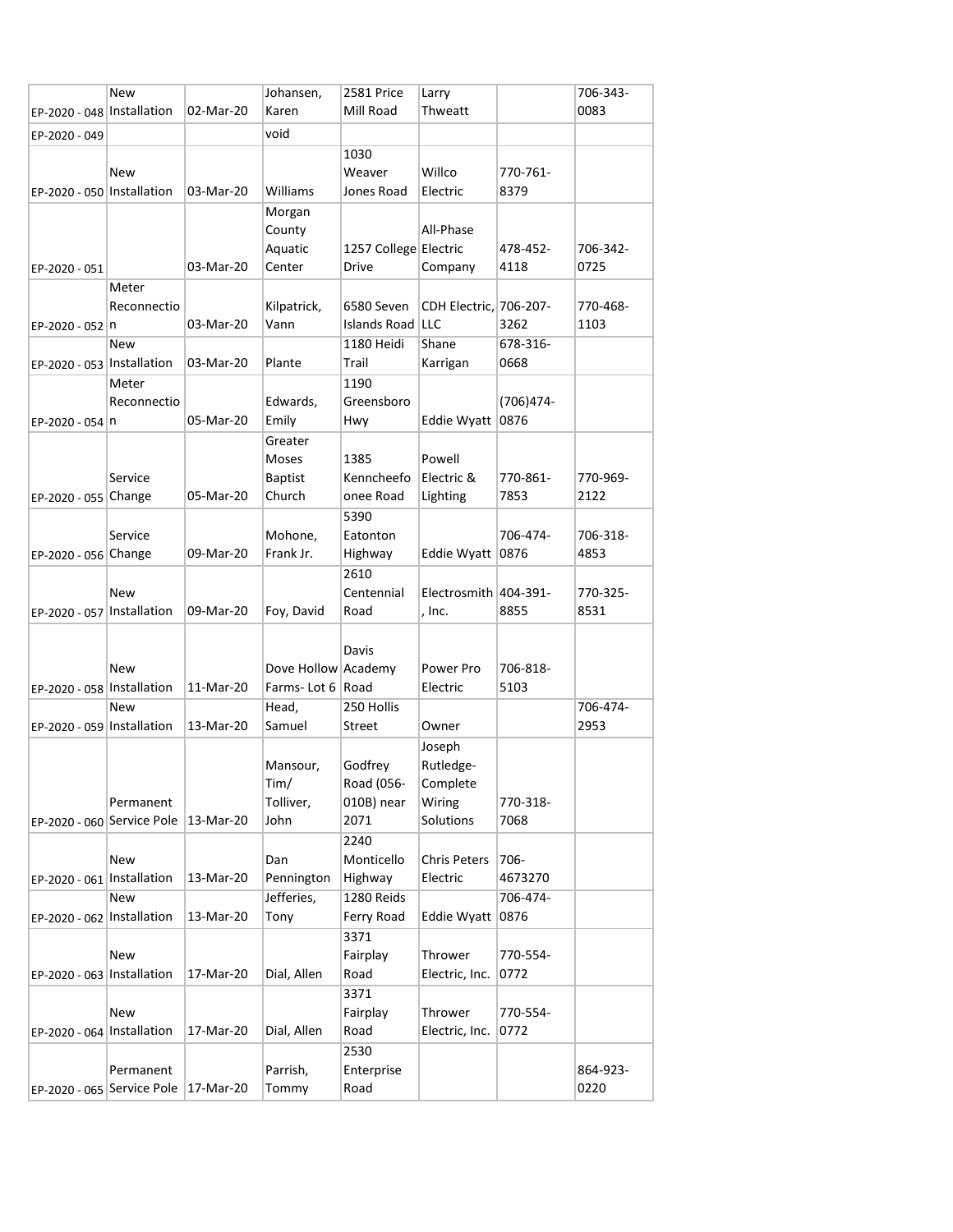|                              | Meter                                    |           |                        |                                       |                   |                 |          |
|------------------------------|------------------------------------------|-----------|------------------------|---------------------------------------|-------------------|-----------------|----------|
|                              | Reconnectio                              |           | Fortner,               | 1011 Price                            | Cannon            | 706-207-        |          |
| EP-2020 - 066 n              |                                          | 17-Mar-20 | Anthony                | Mill Road                             | Electric, LLC     | 0505            |          |
|                              |                                          |           |                        | 3370                                  |                   |                 |          |
|                              | New                                      |           |                        | Greensboro                            |                   |                 | 706-818- |
| EP-2020 - 067   Installation |                                          | 17-Mar-20 | Brown, Zac             | Road                                  | Owner             |                 | 1953     |
|                              |                                          |           |                        | 1670                                  |                   |                 |          |
|                              | New                                      |           | San Ygnacio            | Godfrey                               | Stoddard          | 404-379-        |          |
| EP-2020 - 068   Installation |                                          | 18-Mar-20 | (Dawson)               | Road                                  | Electric          | 5590            |          |
|                              |                                          |           |                        | 1650                                  |                   |                 |          |
|                              | New                                      |           |                        | Godfrey                               | Stoddard          | 404-379-        |          |
| EP-2020 - 069   Installation |                                          | 18-Mar-20 | San Ygnacio            | Road                                  | Electric          | 5590            |          |
|                              |                                          |           | Smart                  |                                       |                   |                 |          |
|                              | New                                      |           | Properties-            | 3617 Spears Stoddard                  |                   | 404-379-        |          |
| EP-2020 - 070 Installation   |                                          | 18-Mar-20 | Lot 1C                 | Road                                  | Electric          | 5590            |          |
|                              |                                          |           | Smart                  |                                       |                   |                 |          |
|                              | New                                      |           | Properties-            | 3611 Spears Stoddard                  |                   | 404-379-        |          |
| EP-2020 - 071   Installation |                                          | 18-Mar-20 | Lot 1D                 | Road                                  | Electric          | 5590            |          |
|                              |                                          |           |                        |                                       |                   |                 |          |
|                              |                                          |           |                        | 2410                                  |                   |                 |          |
|                              | New                                      |           | Flecther,              | Bethany                               | L & M             | 770-380-        | 770-367- |
| EP-2020 - 072   Installation |                                          | 18-Mar-20 | David                  | Church Road Electric, Inc.            |                   | 8669            | 9076     |
|                              |                                          |           |                        | 1300                                  |                   |                 |          |
|                              | Additional                               |           | Massey,                | Holstein                              | Ricky             | 706-474-        | 706-818- |
| EP-2020 - 073 Circuits       |                                          | 18-Mar-20 | Richard Dale Road      |                                       | Watkins           | 2438            | 0894     |
|                              |                                          |           |                        |                                       |                   |                 |          |
|                              | <b>New</b>                               |           | Rosser,                | 4771 Atlanta                          |                   |                 |          |
| EP-2020 - 074 Installation   |                                          | 23-Mar-20 | Ronald                 | Highway                               | Owner             |                 |          |
|                              |                                          |           |                        |                                       |                   |                 |          |
|                              | <b>New</b>                               |           |                        | 2461 High                             |                   |                 | 706-318- |
| EP-2020 - 075   Installation |                                          | 26-Mar-20 | Bui, Thien             | Shoals Road Luke Crowe                |                   |                 | 3302     |
|                              |                                          |           |                        |                                       | Jenkins           |                 |          |
|                              | <b>New</b>                               |           | Jimmy Britt            | 388 W Main Electrical,                |                   | 404-569-        |          |
| EP-2020 - 076 Installation   |                                          | 26-Mar-20 | <b>Builders</b>        | Street                                | LLC               | 2102            |          |
|                              |                                          |           |                        |                                       |                   |                 |          |
|                              | New                                      |           | Maughon,               | Chilton                               |                   | 706-296-        | 404-427- |
|                              | EP-2020 - 077   Installation   26-Mar-20 |           |                        | Joe & Robin   Woods Road   Tim Deaton |                   | 6096            | 3452     |
|                              |                                          |           | Carter,                | 1141                                  |                   |                 |          |
|                              | New                                      |           | Justin &               | Riverbanks                            | Terry             | 678-234-        |          |
| EP-2020 - 078 Installation   |                                          | 27-Mar-20 | Sharon                 | Road                                  | Hughes            | 5275            |          |
|                              |                                          |           |                        |                                       |                   |                 |          |
|                              |                                          |           | Cottages at            |                                       |                   |                 |          |
|                              | <b>New</b>                               |           | Davis<br>Academy       | Davis<br>Academy                      | PowerPro          |                 | 678-251- |
|                              |                                          | 30-Mar-20 | Lot 2                  | Road                                  | Electric          | 7068185103 8029 |          |
| EP-2020 - 079   Installation |                                          |           |                        | 3330 Spears                           |                   |                 |          |
|                              | New                                      | 30-Mar-20 | Neal and               | Road                                  | Property<br>Owner |                 |          |
| EP-2020 - 080 Installation   |                                          |           | Tina Higdon            |                                       |                   |                 |          |
|                              | New                                      |           | Christian,<br>Benjamin | 1400                                  | McQueen           | 678-878-        | 706-818- |
|                              |                                          |           |                        | Enterprise                            |                   |                 |          |
| EP-2020 - 081   Installation |                                          | 01-Apr-20 | Todd                   | Road                                  | Electric          | 4994            | 2101     |
|                              |                                          |           |                        |                                       |                   |                 |          |
|                              |                                          |           | Maughon,               | 1281 Chilton                          |                   |                 |          |
|                              | Temporary                                |           | Cody &                 |                                       |                   | 706-296-        | 770-316- |
| EP-2020 - 082 Service        |                                          | 01-Apr-20 | Meagan                 | Woods Road Tim Deaton                 |                   | 6096            | 7524     |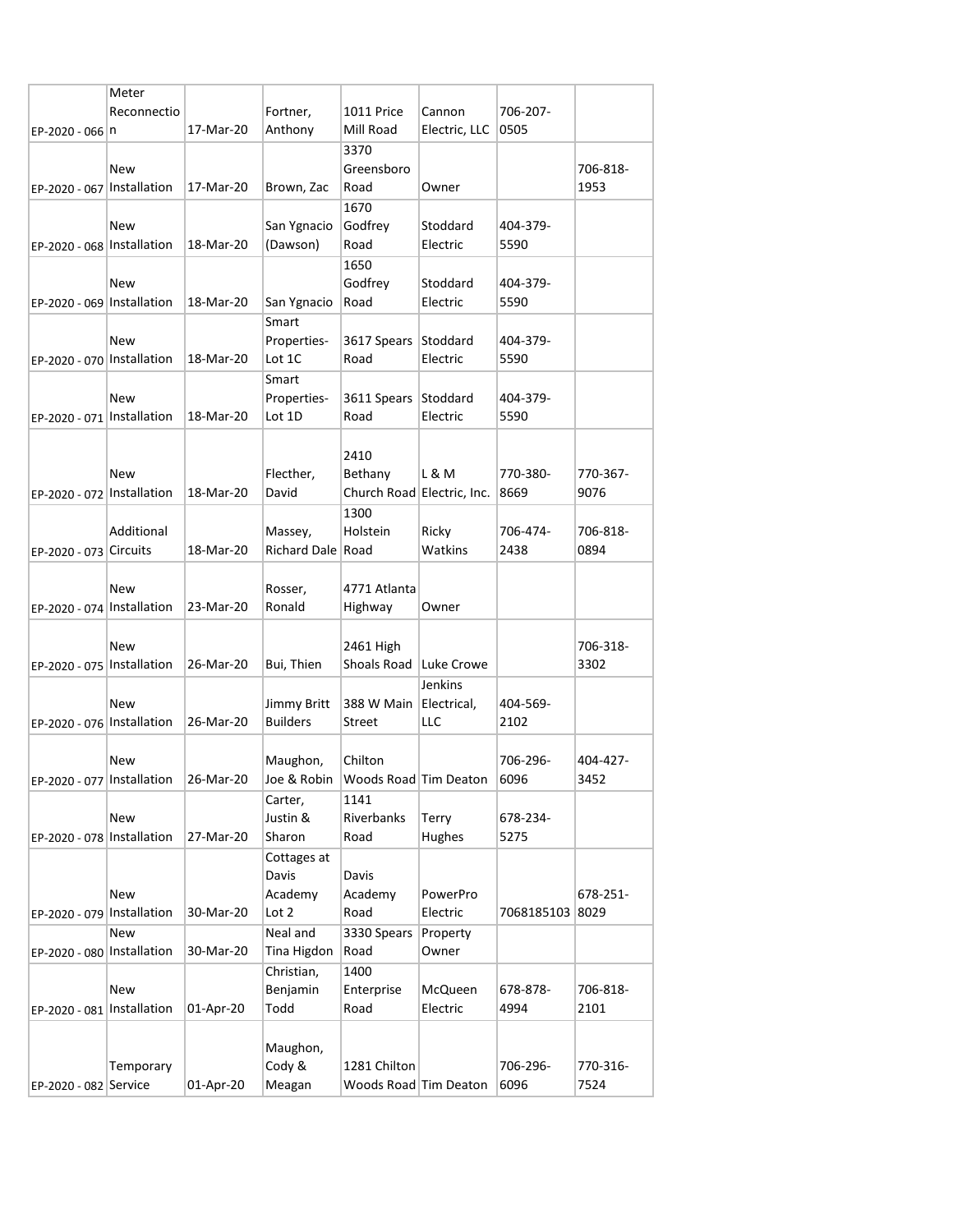| Bradford,<br>Dickson<br>404-310-<br>Permanent<br>01-Apr-20<br>9090<br>EP-2020 - 083 Service Pole<br>Greg<br>Road<br>Owner<br>Bowen<br>Electrical<br>1250 Guinn<br>706-473-<br>New<br>Contractors,<br>LLC<br>01-Apr-20<br><b>Ellis</b><br>Road<br>2109<br>EP-2020 - 084   Installation<br>3111 Old<br>706-485-<br>New<br>Oconee<br>7997<br>EP-2020 - 085   Installation<br>02-Apr-20<br><b>Brownlee</b><br>Mill Road<br>Electric, Inc.<br>1453<br>Turner,<br>Mission<br>New<br>Qervanta &<br>Roy L.<br>706-214-<br>0723<br>Crsytal<br>Adams<br>EP-2020 - 086 Installation<br>02-Apr-20<br>Road<br>6000 W<br>Additional<br><b>Dixie</b><br>Circuits/ Svc.<br>T Burt<br>706-717-<br>706-717-<br>0826<br>0826<br>Miller, Lucas Highway<br>Hensley<br>EP-2020 - 087 Change<br>02-Apr-20<br>Maughon,<br>1281 Chilton<br>Cody &<br>706-296-<br>Service |
|-------------------------------------------------------------------------------------------------------------------------------------------------------------------------------------------------------------------------------------------------------------------------------------------------------------------------------------------------------------------------------------------------------------------------------------------------------------------------------------------------------------------------------------------------------------------------------------------------------------------------------------------------------------------------------------------------------------------------------------------------------------------------------------------------------------------------------------------------|
|                                                                                                                                                                                                                                                                                                                                                                                                                                                                                                                                                                                                                                                                                                                                                                                                                                                 |
|                                                                                                                                                                                                                                                                                                                                                                                                                                                                                                                                                                                                                                                                                                                                                                                                                                                 |
|                                                                                                                                                                                                                                                                                                                                                                                                                                                                                                                                                                                                                                                                                                                                                                                                                                                 |
|                                                                                                                                                                                                                                                                                                                                                                                                                                                                                                                                                                                                                                                                                                                                                                                                                                                 |
|                                                                                                                                                                                                                                                                                                                                                                                                                                                                                                                                                                                                                                                                                                                                                                                                                                                 |
|                                                                                                                                                                                                                                                                                                                                                                                                                                                                                                                                                                                                                                                                                                                                                                                                                                                 |
|                                                                                                                                                                                                                                                                                                                                                                                                                                                                                                                                                                                                                                                                                                                                                                                                                                                 |
|                                                                                                                                                                                                                                                                                                                                                                                                                                                                                                                                                                                                                                                                                                                                                                                                                                                 |
|                                                                                                                                                                                                                                                                                                                                                                                                                                                                                                                                                                                                                                                                                                                                                                                                                                                 |
|                                                                                                                                                                                                                                                                                                                                                                                                                                                                                                                                                                                                                                                                                                                                                                                                                                                 |
|                                                                                                                                                                                                                                                                                                                                                                                                                                                                                                                                                                                                                                                                                                                                                                                                                                                 |
|                                                                                                                                                                                                                                                                                                                                                                                                                                                                                                                                                                                                                                                                                                                                                                                                                                                 |
|                                                                                                                                                                                                                                                                                                                                                                                                                                                                                                                                                                                                                                                                                                                                                                                                                                                 |
|                                                                                                                                                                                                                                                                                                                                                                                                                                                                                                                                                                                                                                                                                                                                                                                                                                                 |
|                                                                                                                                                                                                                                                                                                                                                                                                                                                                                                                                                                                                                                                                                                                                                                                                                                                 |
|                                                                                                                                                                                                                                                                                                                                                                                                                                                                                                                                                                                                                                                                                                                                                                                                                                                 |
|                                                                                                                                                                                                                                                                                                                                                                                                                                                                                                                                                                                                                                                                                                                                                                                                                                                 |
|                                                                                                                                                                                                                                                                                                                                                                                                                                                                                                                                                                                                                                                                                                                                                                                                                                                 |
| 6096<br>EP-2020 - 088 Change<br>02-Apr-20<br>Meagan<br>Woods Road Tim Deaton                                                                                                                                                                                                                                                                                                                                                                                                                                                                                                                                                                                                                                                                                                                                                                    |
|                                                                                                                                                                                                                                                                                                                                                                                                                                                                                                                                                                                                                                                                                                                                                                                                                                                 |
|                                                                                                                                                                                                                                                                                                                                                                                                                                                                                                                                                                                                                                                                                                                                                                                                                                                 |
| Stover                                                                                                                                                                                                                                                                                                                                                                                                                                                                                                                                                                                                                                                                                                                                                                                                                                          |
| Crown Ridge 2890 Fears<br>770)905-<br>New<br>Electrical                                                                                                                                                                                                                                                                                                                                                                                                                                                                                                                                                                                                                                                                                                                                                                                         |
| Road<br>5081<br>EP-2020 - 089   Installation<br>03-Apr-20<br>Homes<br>Services, Inc.                                                                                                                                                                                                                                                                                                                                                                                                                                                                                                                                                                                                                                                                                                                                                            |
| Swimming<br>3320 Dixie<br>678-414-                                                                                                                                                                                                                                                                                                                                                                                                                                                                                                                                                                                                                                                                                                                                                                                                              |
| 06-Apr-20<br>5794<br>EP-2020 - 090 Pool<br>Schmitt, Joe<br>Highway                                                                                                                                                                                                                                                                                                                                                                                                                                                                                                                                                                                                                                                                                                                                                                              |
| 1021<br>Stover<br>Meter                                                                                                                                                                                                                                                                                                                                                                                                                                                                                                                                                                                                                                                                                                                                                                                                                         |
| Thomas,<br>Magnolia<br>770-905-<br>Reconnectio<br>Electrical                                                                                                                                                                                                                                                                                                                                                                                                                                                                                                                                                                                                                                                                                                                                                                                    |
| <b>Drive</b><br>5081<br>06-Apr-20<br>Travis<br>Services<br>EP-2020 - 091 n                                                                                                                                                                                                                                                                                                                                                                                                                                                                                                                                                                                                                                                                                                                                                                      |
| 415 Atlanta<br>PowerPro<br>New                                                                                                                                                                                                                                                                                                                                                                                                                                                                                                                                                                                                                                                                                                                                                                                                                  |
| EP-2020 - 092   Installation<br>07-Apr-20<br>Reid, Malik<br>Highway<br>Electric<br>7068185103 4042104436                                                                                                                                                                                                                                                                                                                                                                                                                                                                                                                                                                                                                                                                                                                                        |
|                                                                                                                                                                                                                                                                                                                                                                                                                                                                                                                                                                                                                                                                                                                                                                                                                                                 |
| 2851<br>Gaddy,                                                                                                                                                                                                                                                                                                                                                                                                                                                                                                                                                                                                                                                                                                                                                                                                                                  |
| Bethany<br>Gaddy<br>678-656-<br>678-656-<br>New<br>Jeremy &                                                                                                                                                                                                                                                                                                                                                                                                                                                                                                                                                                                                                                                                                                                                                                                     |
| Church Road Construction 7000<br>7000<br>EP-2020 - 093 Installation<br>07-Apr-20<br>Monica                                                                                                                                                                                                                                                                                                                                                                                                                                                                                                                                                                                                                                                                                                                                                      |
| 404-427-<br>706-825-<br>Sailview<br>Sailview<br>Permanent<br>Greenwise                                                                                                                                                                                                                                                                                                                                                                                                                                                                                                                                                                                                                                                                                                                                                                          |
| 3508<br>7398<br>EP-2020 - 094 Power Pole<br>08-Apr-20<br>Drive<br>Electric<br>Drive- Gate                                                                                                                                                                                                                                                                                                                                                                                                                                                                                                                                                                                                                                                                                                                                                       |
|                                                                                                                                                                                                                                                                                                                                                                                                                                                                                                                                                                                                                                                                                                                                                                                                                                                 |
| Ellis<br>1950                                                                                                                                                                                                                                                                                                                                                                                                                                                                                                                                                                                                                                                                                                                                                                                                                                   |
| 706-474-<br>Service<br>Apalachee<br>Electrical<br>706-816-<br>Long,                                                                                                                                                                                                                                                                                                                                                                                                                                                                                                                                                                                                                                                                                                                                                                             |
| Services, LLC 7471<br>7280<br>09-Apr-20<br>Ronnie<br>Road<br>EP-2020 - 095 Change                                                                                                                                                                                                                                                                                                                                                                                                                                                                                                                                                                                                                                                                                                                                                               |
| 1630 Doster<br>Patrick<br>770-231-<br>New                                                                                                                                                                                                                                                                                                                                                                                                                                                                                                                                                                                                                                                                                                                                                                                                       |
| 8093<br>EP-2020 - 096 Installation<br>13-Apr-20<br>Waddy<br>Road<br>Hammonds                                                                                                                                                                                                                                                                                                                                                                                                                                                                                                                                                                                                                                                                                                                                                                    |
|                                                                                                                                                                                                                                                                                                                                                                                                                                                                                                                                                                                                                                                                                                                                                                                                                                                 |
| Service<br>Watkins,<br>2930 Atlanta<br>706-474-                                                                                                                                                                                                                                                                                                                                                                                                                                                                                                                                                                                                                                                                                                                                                                                                 |
| 13-Apr-20<br>Patrick<br>Highway<br>1103<br>EP-2020 - 097 Change                                                                                                                                                                                                                                                                                                                                                                                                                                                                                                                                                                                                                                                                                                                                                                                 |

HVAC

|                    | <b>Mechanical</b> |                   |             |                 |                    |                            |               |
|--------------------|-------------------|-------------------|-------------|-----------------|--------------------|----------------------------|---------------|
|                    | Consturction      |                   | Project     | <b>IProject</b> | <b>Contractors</b> | <b>Contractors IOwners</b> |               |
| Permit Number Type |                   | <b>Issue Date</b> | <b>Name</b> | <b>Address</b>  | <b>Name</b>        | <b>Phone</b>               | <b>IPhone</b> |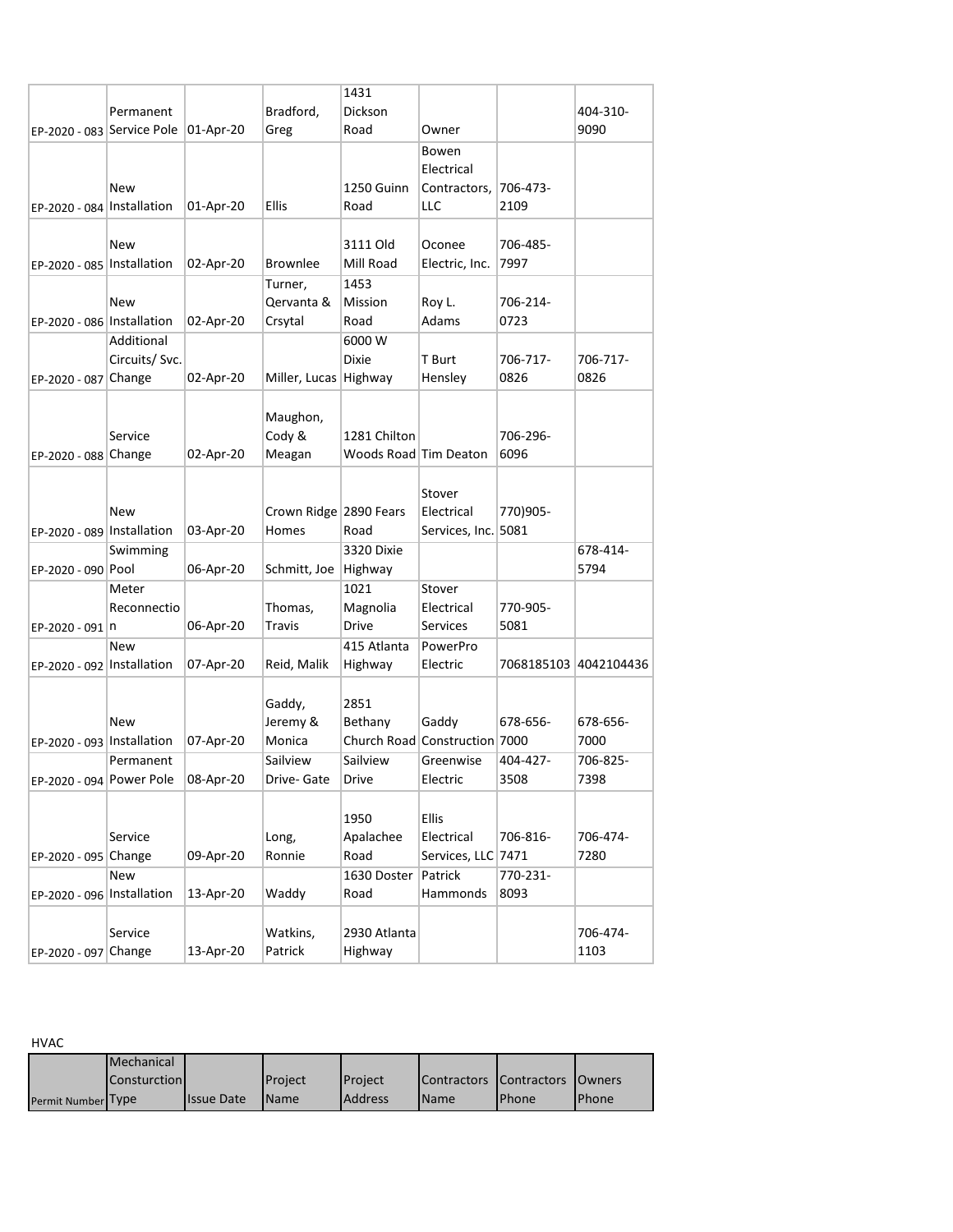|                              | New          |           |                 | 4310<br><b>Buckhead</b>  | Lance White<br>Heating & | 770-788- |          |
|------------------------------|--------------|-----------|-----------------|--------------------------|--------------------------|----------|----------|
| MP-2020 - 021   Installation |              | 07-Feb-20 | Rivera, Raul    | Road                     | Air                      | 1199     |          |
|                              | Replacemen   |           | Biscoglia,      | 5721 Sandy               | Frankie                  | 706-342- |          |
| MP-2020 - 022 t              |              | 18-Feb-20 | Terry           | Creek Road               | Slaughter                | 0285     |          |
|                              |              |           |                 |                          |                          |          |          |
|                              |              |           |                 | 1351                     |                          |          |          |
|                              | New          |           | Haralson,       | Grayson                  | Shumate                  | 678-584- | 404-401- |
| MP-2020 - 023   Installation |              | 19-Feb-20 | Robert          | Pointe Drive             | Mechanical               | 0880     | 7096     |
|                              |              |           |                 | 1670                     |                          |          |          |
|                              | New          |           | San Ygnacio-    | Godfrey                  | Air Experts,             | 770-787- |          |
| MP-2020 - 024   Installation |              | 21-Feb-20 | Lot 9B          | Road                     | Inc.                     | 4580     |          |
|                              |              |           |                 | 4010                     |                          |          |          |
|                              | New          |           | Brownwood       | Brownwood                | Gregg                    | 770-787- |          |
| MP-2020 - 025                | Installation | 21-Feb-20 | Estates         | Road                     | Cowan                    | 6952     |          |
|                              |              |           | Williams,       | 1030                     | Airtekk                  |          |          |
|                              | New          |           | Brett &         | Weaver                   | Comfort                  | 404-550- |          |
| MP-2020 - 026   Installation |              | 25-Feb-20 | Krystal         | Jones Road               | Solutions                | 1582     |          |
|                              | <b>New</b>   |           | Jimmy Britt     | 388 W Main               |                          | 478-454- |          |
| MP-2020 - 027   Installation |              | 02-Mar-20 | <b>Builders</b> | Street                   | ACS                      | 3059     |          |
|                              |              |           |                 |                          |                          |          |          |
|                              |              |           |                 | 2410                     |                          |          |          |
|                              | New          |           | Fletcher,       | Bethany                  |                          | 404-392- | 770-367- |
| MP-2020 - 028   Installation |              | 02-Mar-20 | Dvaid           |                          | Chruch Road Lance White  | 2048     | 9079     |
|                              |              |           | Morgan          |                          | Greene &                 |          |          |
|                              | Replacemen   |           | County          | 314 Hancock Associates,  |                          | 478-743- | 706-342- |
| MP-2020 - 029 t              |              | 03-Mar-20 | Courthouse      | Street                   | Inc.                     | 9383     | 0725     |
|                              |              |           | Morgan          |                          |                          |          |          |
|                              |              |           | County          |                          | Greene &                 |          |          |
|                              | Replacemen   |           | Aquatic         | 1257 College Associates, |                          | 478-743- | 706-342- |
| MP-2020 - 030 t              |              | 03-Mar-20 | Center          | Drive                    | Inc.                     | 9383     | 0725     |
|                              |              |           |                 | 2191 Old                 | 1st Source               |          |          |
|                              | New          |           | Mayzurk,        | <b>Buckhead</b>          | Heating &                | 404-392- |          |
| MP-2020 - 031                | Installation | 04-Mar-20 | Todd            | Road                     | Air                      | 2049     |          |
|                              |              |           |                 |                          | Superior                 |          |          |
|                              | New          |           | Plante/         | 1180 Heidi               | Indoor                   | 478-974- |          |
| MP-2020 - 032   Installation |              | 04-Mar-20 | Bernal          | Trail                    | Comfort                  | 0771     |          |
|                              |              |           |                 | 1650                     |                          |          |          |
|                              | New          |           | San Ygnacio-    | Godfrey                  | Air Experts              | 770-787- |          |
| MP-2020 - 033   Installation |              | 12-Mar-20 | Lot 9A          | Road                     | HVAC, Inc.               | 4580     |          |
|                              |              |           |                 |                          |                          |          |          |
|                              |              |           |                 | 1481                     | Conserve                 |          |          |
|                              | Duct Work    |           | Britt,          | Riverwalk                | Heating &                | 770-403- |          |
| MP-2020 - 034 Only           |              | 13-Mar-20 | Dwayne          | Road                     | Cooling, Inc.            | 3739     |          |
|                              |              |           | Smart           |                          |                          |          |          |
|                              | New          |           | Properties-     | 3611 Spears              |                          | 478-454- | 706-474- |
| MP-2020 - 035   Installation |              | 16-Mar-20 | Lot 1D          | Road                     | ACS                      | 3059     | 2291     |
|                              |              |           | Smart           |                          |                          |          |          |
|                              | New          |           | Properties-     | 3617 Spears              |                          | 478-454- | 706-474- |
| MP-2020 - 036                | Installation | 16-Mar-20 | Lot 1C          | Road                     | ACS                      | 3059     | 2291     |
|                              |              |           |                 | 3370                     |                          |          |          |
|                              | New          |           |                 | Greensboro               |                          |          | 706-818- |
| MP-2020 - 037   Installation |              | 17-Mar-20 | Brown, Zac      | Road                     | Owner                    |          | 1953     |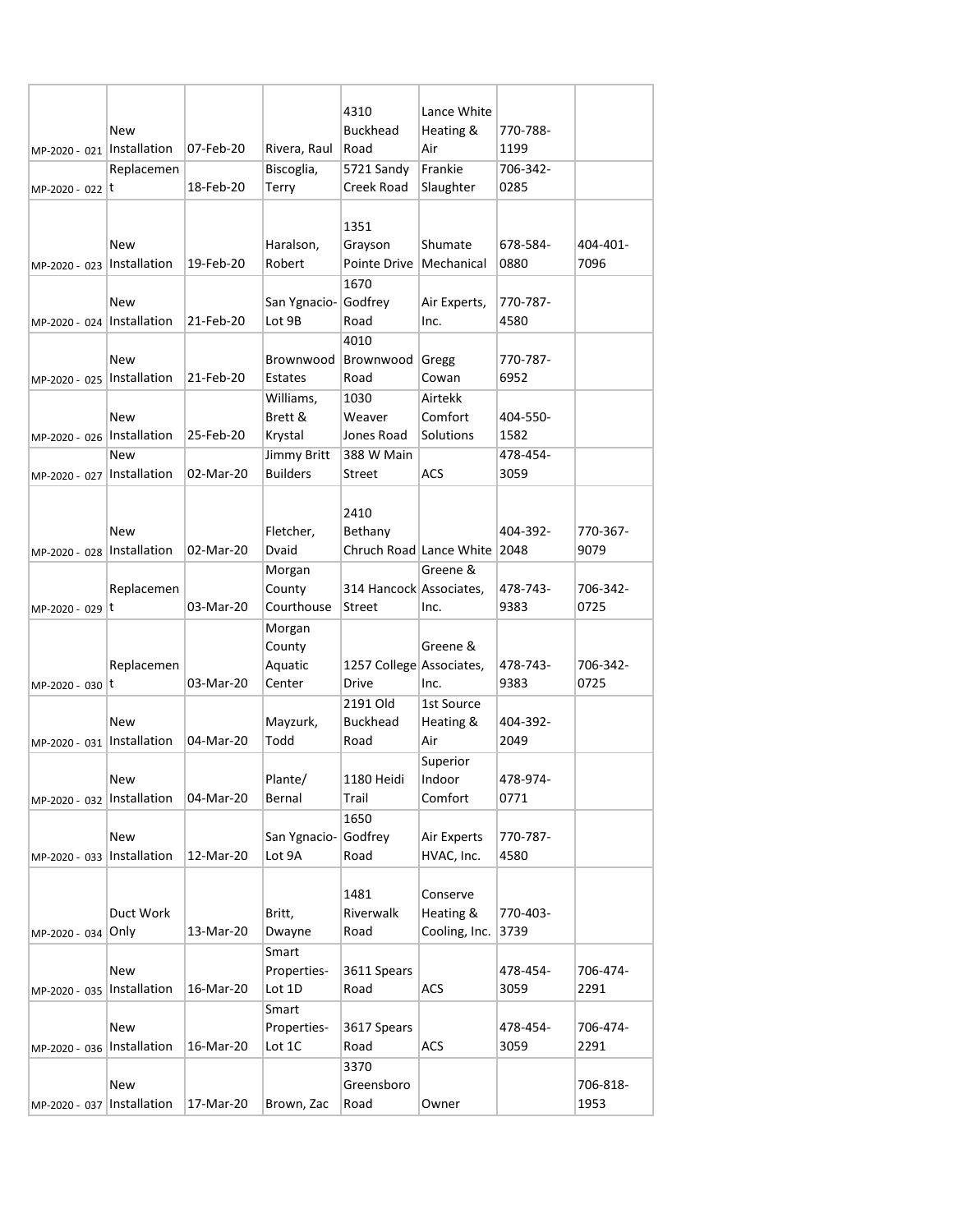| MP-2020 - 038                | New<br>Installation | 17-Mar-20 | Nunn                                      | 1461 Speed<br>Lane                        | J & J Heating 770-267-<br>and Air    | 0742             |                  |
|------------------------------|---------------------|-----------|-------------------------------------------|-------------------------------------------|--------------------------------------|------------------|------------------|
| MP-2020 - 039                | New<br>Installation | 18-Mar-20 | Pennington                                | 2240<br>Monticello<br>Highway             | Wilson<br><b>Bryant AC</b>           | 706-485-<br>5456 |                  |
| MP-2020 - 040   Installation | New                 | 18-Mar-20 | Carter                                    | 1141<br>Riverbanks<br>Road                | J & J Heating 770-267-<br>and Air    | 0742             |                  |
| MP-2020 - 041 t              | Replacemen          | 20-Mar-20 | Brown,<br>Pamela                          | 2270<br>Apalachee<br><b>River Road</b>    | Pro-Tech Air                         | 706-453-<br>2400 | 706-342-<br>2612 |
| MP-2020 - 042 t              | Replacemen          | 26-Mar-20 | Rosser,<br>Michael                        | 2831 Price<br>Mill Road                   | Cool Ray                             | 770-421-<br>8400 |                  |
| MP-2020 - 043                | New<br>Installation | 26-Mar-20 | Maughon,<br>Joe & Robin                   | Chilton<br>Woods Road AC, Inc             | Lance White<br>Heating &             | 404-392-<br>2048 | 404-427-<br>3452 |
| MP-2020 - 044   Installation | New                 | 27-Mar-20 | Brownlee,<br>Russell                      | 3111 Old<br>Mill Road                     | ACS                                  | 478-454-<br>3059 |                  |
| MP-2020 - 045   Installation | New                 | 02-Apr-20 | Turner,<br>Qervanta &<br>Crsytal          | 1453<br>Mission<br>Road                   | Superior<br>Indoor<br>Comfort        | 770-664-<br>9098 |                  |
| MP-2020 - 046                | Replacemen<br>Ιt    | 02-Apr-20 | Maughon,<br>Cody &<br>Meagan              | 1281 Chilton   Heating &<br>Woods Road AC | Lance White                          | 404-392-<br>2048 |                  |
| MP-2020 - 047   Installation | New                 | 02-Apr-20 | Cottages of<br>Davis<br>Academy-<br>Lot 2 | 3310 Davis<br>Academy<br>Road             | Greg Cowan<br>Heating &<br>Air, Inc. | 770-787-<br>6952 |                  |
| MP-2020 - 048   Installation | New                 | 07-Apr-20 | Gaddy,<br>Jeremy &<br>Monica              | 2851<br>Bethany<br>Church Road Owner      |                                      |                  | 678-686-<br>7000 |
| MP-2020 - 049   Installation | New                 | 08-Apr-20 | Crown Ridge 2890 Fears<br>Homes           | Road                                      | Lance White<br>Heating &<br>AC       | 404-392-<br>2048 |                  |

## Plumbing

|                           | Occupancy    |                    | Project     | Project        | <b>Contractors</b> | Contractors | Owners   |
|---------------------------|--------------|--------------------|-------------|----------------|--------------------|-------------|----------|
| Permit Number Type        |              | <b>Ilssue Date</b> | <b>Name</b> | <b>Address</b> | <b>Name</b>        | Phone       | Phone    |
|                           |              |                    | Shannon,    |                | L.L. Grimes        | 478-452-    |          |
| PP-2020 - 020             | Agricultural | 12-Feb-20          | Robby       | Bonner Lane    | Plumbing           | 9175        |          |
|                           |              |                    |             |                | Garold             |             |          |
|                           |              |                    |             | 2610           | Armistead/         |             |          |
|                           |              |                    |             | Centennial     | Ricky              | 706-717-    | 770-325- |
| PP-2020 - 021             | Residential  | 09-Mar-20          | Foy, David  | Road           | Watkins            | 1224        | 8531     |
|                           |              |                    |             | 1300           |                    |             |          |
|                           |              |                    |             | Sailview       | Kenneth            | 706-817-    |          |
| PP-2020 - 022 Residential |              | 11-Mar-20          | Willetts    | <b>Drive</b>   | King               | 8492        |          |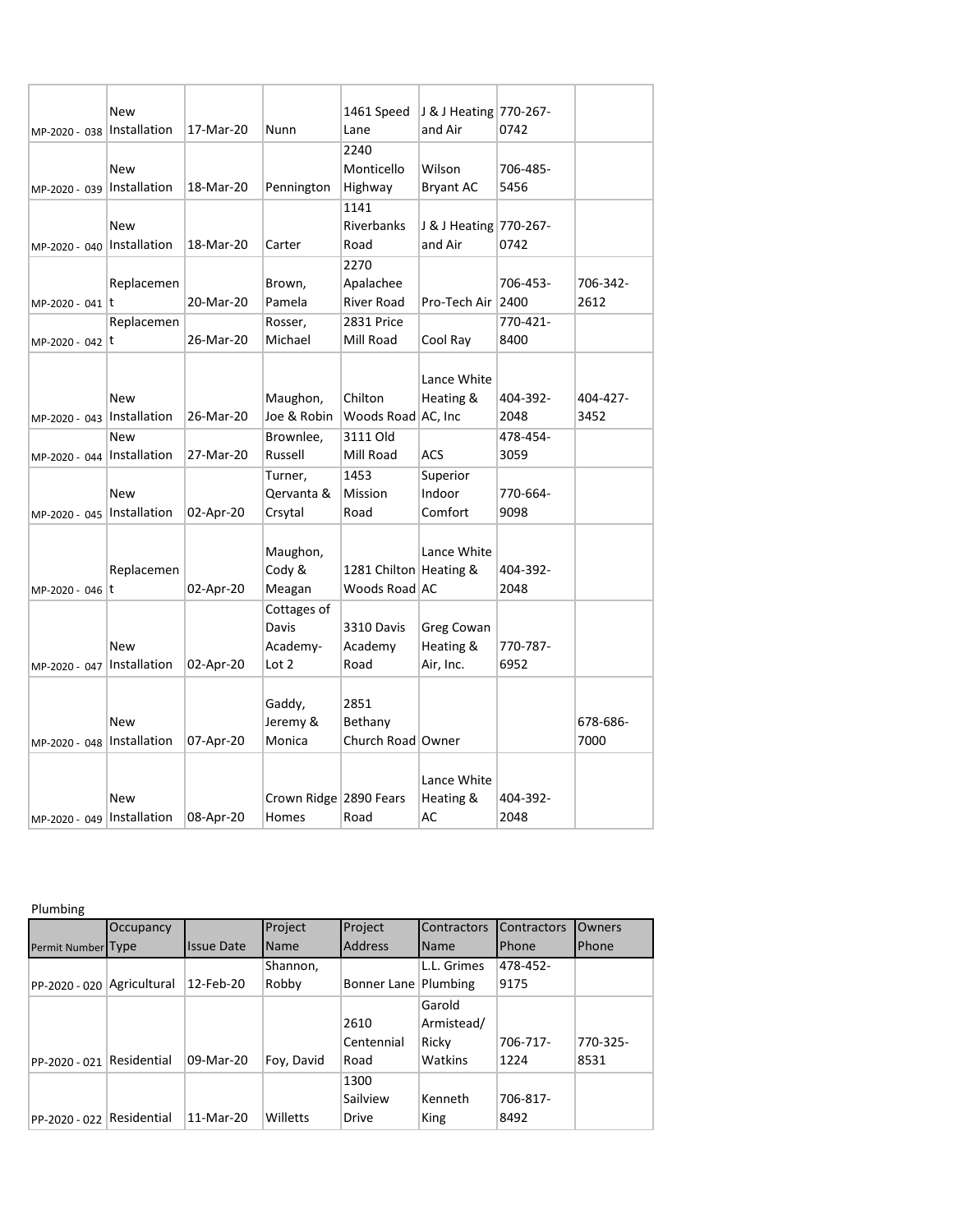|                           |           | Head,                  | 250 Hollis          |                               |                  | 706-474-     |
|---------------------------|-----------|------------------------|---------------------|-------------------------------|------------------|--------------|
| PP-2020 - 023 Residential | 13-Mar-20 | Samuel                 | Street              | Owner                         |                  | 2953         |
|                           |           |                        | 3371                | <b>Todd Young</b>             |                  |              |
|                           |           |                        | Fairplay            | Plumbing,                     | 770-860-         |              |
| PP-2020 - 024 Residential | 16-Mar-20 | Dial, Allen            | Road                | Inc.                          | 1005             |              |
|                           |           |                        |                     | <b>WYCO</b>                   |                  |              |
|                           |           |                        | 1630 Doster         | Plumbing,                     | 770-483-         |              |
| PP-2020 - 025 Residential | 16-Mar-20 | Waddy                  | Road                | LLC                           | 8564             |              |
|                           |           |                        | 3370                |                               |                  |              |
|                           |           |                        | Greensboro          |                               |                  | 706-818-     |
| PP-2020 - 026 Residential | 17-Mar-20 | Brown, Zac             | Road                | Owner                         |                  | 1953         |
|                           |           |                        | 1461 Speed          | Knight                        | 706-342-         |              |
| PP-2020 - 027 Residential | 17-Mar-20 | Nunn                   | Lane                | Plumbing                      | 5617             |              |
|                           |           |                        | 2240                |                               |                  |              |
|                           |           | Pennington,            | Monticello          | Steve                         | 706-473-         |              |
| PP-2020 - 028 Residential | 18-Mar-20 | Dan                    | Highway             | Melton                        | 3175             |              |
|                           |           |                        | 4310                | About                         |                  |              |
|                           |           |                        | <b>Buckhead</b>     | Plumbing,                     | 678-983-         |              |
| PP-2020 - 029 Residential | 18-Mar-20 | Rivera, Raul           | Road                | LLC                           | 2603             |              |
|                           |           |                        | 1140                | <b>McCart</b>                 |                  |              |
|                           |           |                        | Riverbanks          | Plumbing,                     | 770-466-         | 678-863-     |
| PP-2020 - 030 Residential | 18-Mar-20 | Carter                 | Road                | Inc.                          | 1057             | 8626         |
|                           |           |                        |                     |                               |                  |              |
|                           |           | Rosser,                | 4771 Atlanta        |                               |                  |              |
| PP-2020 - 031 Residential | 23-Mar-20 | Ronald                 | Highway             | Owner                         |                  |              |
|                           |           |                        |                     | Larry                         |                  |              |
|                           |           | Maughon,               | Chilton             | Mitchell                      | 770-527-         | $(404)$ 427- |
| PP-2020 - 032 Residential | 26-Mar-20 | Joe & Robin            | Woods Road Plumbing |                               | 7514             | 3452         |
|                           |           |                        | 1250 Guinn          | Steve                         | 706-473-         |              |
| PP-2020 - 033 Residential | 02-Apr-20 | Ellis                  | Road                | Melton                        | 3175             |              |
|                           |           |                        |                     |                               |                  |              |
|                           |           | Maughon,               |                     |                               |                  |              |
|                           |           | Cody &                 | 1281 Chilton Larry  |                               | (770) 527-       |              |
| PP-2020 - 034 Residential | 02-Apr-20 | Meagan                 | Woods Road Mitchell |                               | 7514             |              |
|                           |           | Cottages of            |                     |                               |                  |              |
|                           |           | Davis                  | 3310 Davis          |                               |                  |              |
|                           |           | Academy-               | Academy             | Xstream                       | 770-207-         |              |
| PP-2020 - 035 Residential | 02-Apr-20 | Lot 2                  | Road                | Plumbing                      | 9671             |              |
|                           |           |                        |                     |                               |                  |              |
|                           |           | Gaddy,                 | 2851                |                               |                  |              |
|                           |           | Jeremy &               | Bethany             | Gaddy                         | 678-656-         | 678-656-     |
| PP-2020 - 036 Residential | 07-Apr-20 | Monica                 |                     | Church Road Construction 7000 |                  | 7000         |
|                           |           |                        |                     |                               |                  |              |
|                           |           | Crown Ridge 2890 Fears |                     | Mac N Tyre                    | 770-554-         |              |
| PP-2020 - 037 Residential | 08-Apr-20 | Homes                  | Road                | Plumbing                      | 1881             |              |
|                           |           |                        | 1400                |                               |                  |              |
|                           |           | Christian,             | Enterprise          | McCart                        | 770-466-         |              |
| PP-2020 - 038 Residential | 08-Apr-20 | Todd                   | Road                | Plumbing                      | 1057             |              |
|                           |           |                        |                     |                               |                  |              |
| PP-2020 - 039 Residential | 08-Apr-20 | Smart<br>Properties    | 1401 Morris<br>Road | McCart<br>Plumbing            | 770-466-<br>1057 |              |